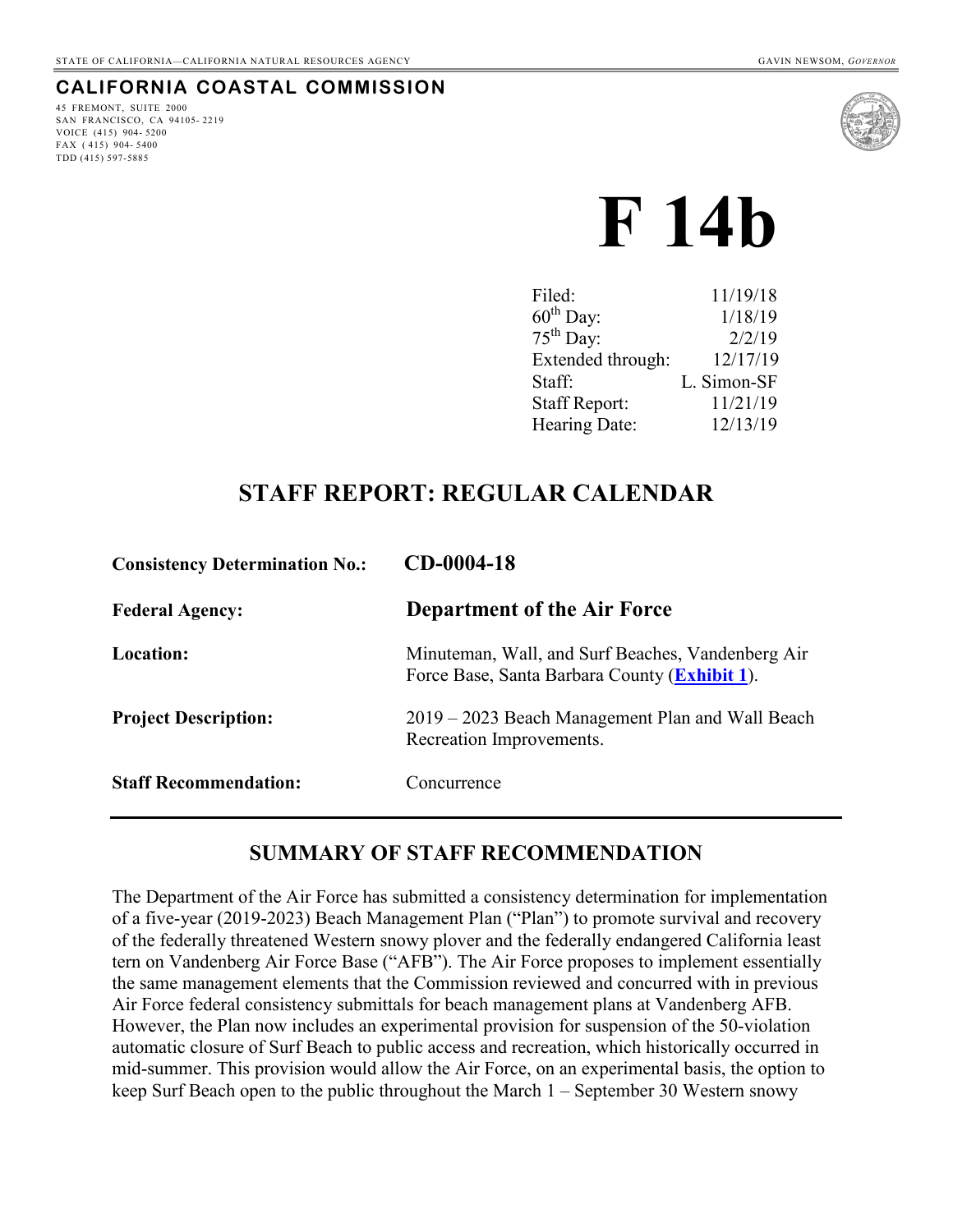plover breeding season, with the understanding that this option would be rescinded in the event that an unacceptable increase in trespass violations occurs that result in adverse effects to snowy plover habitat.

Recreational beach access will be limited to 1.25 miles of the approximately 13.8 miles of suitable snowy plover and least tern nesting habitat on Vandenberg AFB during the 2019-2023 breeding seasons. These open areas at Minuteman, Wall, and Surf beaches are the same areas that were open to recreational access during the 2000-2018 breeding seasons. All other sandy beaches determined to be snowy plover and least tern habitat would be closed during the March 1 to September 30 breeding season. Following the end of the breeding season the closed beach areas would be reopened. The Air Force will continue its existing program to enforce beach closures and restrictions to protect snowy plover habitat and breeding.

The proposed restrictions on public access in this area continue to be necessary to protect the snowy plover and least tern from human impacts during the breeding season. Monitoring by the Air Force confirms that the existing access restrictions have increased species survival and breeding success on Vandenberg AFB beaches. The proposed Plan would continue to manage public access in a manner taking into account the need to protect the snowy plover and least tern. Therefore, the staff recommends that the Commission find that the Beach Management Plan is consistent with the public access and recreation policies of the Coastal Act (Sections 30210, 30213, 30214, and 30220).

Vandenberg AFB provides important habitat necessary for the survival and recovery of the Western snowy plover and California least tern. In the subject consistency determination the Air Force confirms that Minuteman, Wall, and Surf beaches provide nesting habitat for the snowy plover and least tern, are environmentally sensitive habitat areas ("ESHA") under the Coastal Act, and that the proposed Plan would be implemented consistent with the ESHA policy of the Coastal Act. The Air Force will continue to implement its U.S. Fish and Wildlife Serviceapproved snowy plover and least tern monitoring and predator management programs, and will continue ongoing habitat restoration activities to increase suitable breeding habitat for the least tern and snowy plover. Therefore, the staff recommends that the Commission find that the Beach Management Plan is consistent with the environmentally sensitive habitat policy of the Coastal Act (Section 30240).

Cultural resource inventory previously undertaken to identify resources within the project area, the commitment by the Air Force to protect cultural resources during habitat restoration activities, and the participation of the Santa Ynez Band of Chumash Indians during fire break construction and habitat restoration activities demonstrates the Air Force's commitment to protection of cultural resources in the project area. Therefore, the staff recommends that the Commission find that the Beach Management Plan is consistent with the cultural resource policy of the Coastal Act (Section 30244).

The staff recommends that the Commission **concur** with the Air Force's consistency determination CD-0004-18. The motion and resolution are on page 4 of this report. The standard of review for this consistency determination is the Chapter 3 policies of the Coastal Act.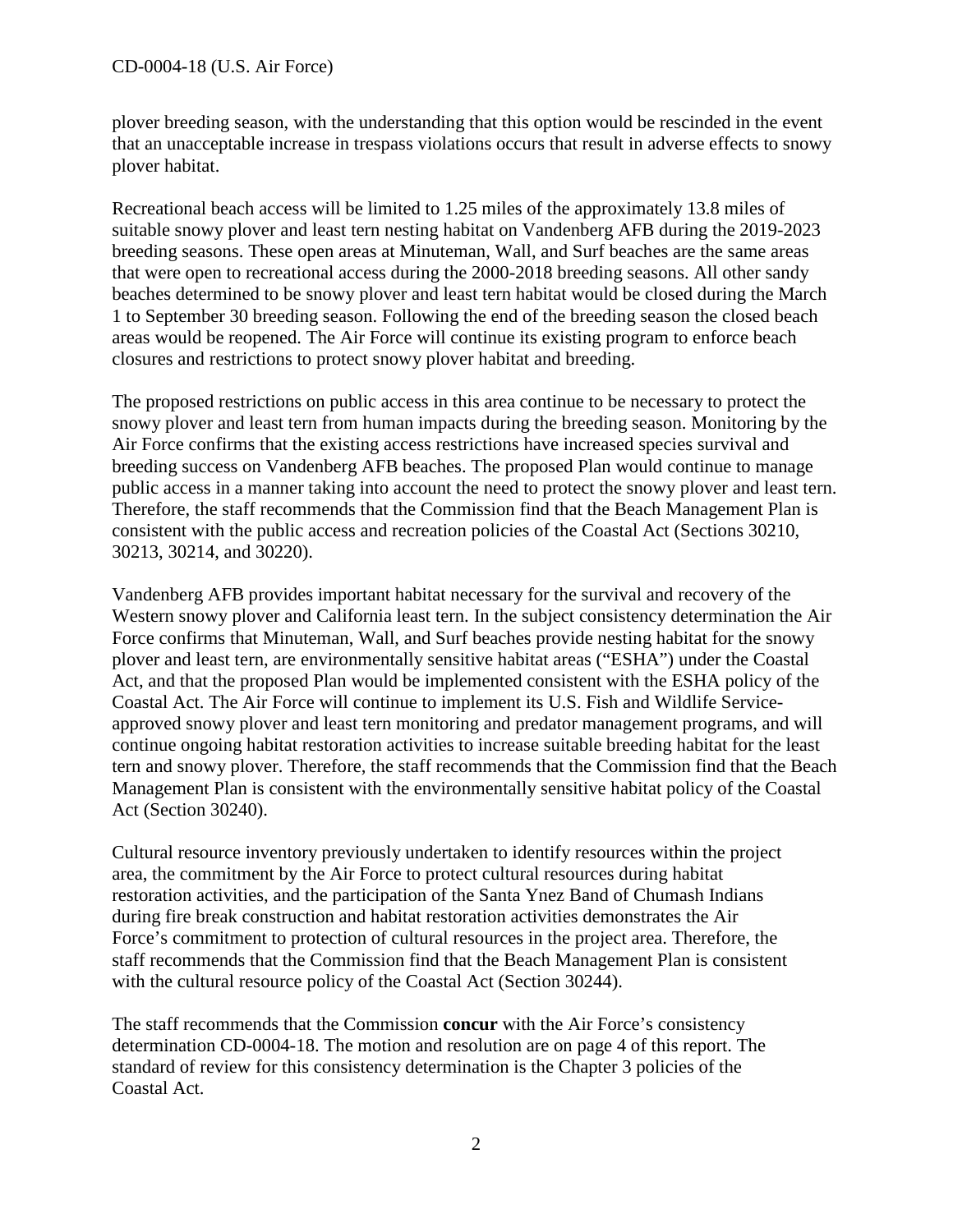# **TABLE OF CONTENTS**

| $\mathbf{I}$ . | FEDERAL AGENCY'S CONSISTENCY DETERMINATION4         |  |
|----------------|-----------------------------------------------------|--|
| H.             |                                                     |  |
| III.           |                                                     |  |
|                |                                                     |  |
|                | B. OTHER GOVERNMENTAL APPROVALS AND CONSULTATIONS 8 |  |
|                |                                                     |  |
|                |                                                     |  |
|                |                                                     |  |

# **[SUBSTANTIVE FILE DOCUMENTS.](#page-25-0).....................................................**26

## **EXHIBITS**

- [Exhibit 1](https://documents.coastal.ca.gov/reports/2019/12/F14b/F14b-12-2019-exhibits.pdf)  Regional Map
- [Exhibit 2](https://documents.coastal.ca.gov/reports/2019/12/F14b/F14b-12-2019-exhibits.pdf)  Beach Location Map
- [Exhibit 3](https://documents.coastal.ca.gov/reports/2019/12/F14b/F14b-12-2019-exhibits.pdf)  Wall Beach Recreation Improvements Map
- [Exhibit 4](https://documents.coastal.ca.gov/reports/2019/12/F14b/F14b-12-2019-exhibits.pdf)  Letter from City of Lompoc to California Coastal Commission, May 8, 2019.
- [Exhibit 5](https://documents.coastal.ca.gov/reports/2019/12/F14b/F14b-12-2019-exhibits.pdf)  Letter from Department of the Air Force/Vandenberg Air Force Base to U.S. Fish and Wildlife Service/Ventura Field Office, August 2, 2019.
- [Exhibit 6](https://documents.coastal.ca.gov/reports/2019/12/F14b/F14b-12-2019-exhibits.pdf)  Letter from U.S. Fish and Wildlife Service/Ventura Field Office to Department of the Air Force/Vandenberg Air Force Base, August 20, 2019.
- [Exhibit 7](https://documents.coastal.ca.gov/reports/2019/12/F14b/F14b-12-2019-exhibits.pdf)  Letter from Department of the Air Force/Vandenberg Air Force Base to California Coastal Commission/Energy, Ocean Resources and Federal Consistency Division, October 31, 2019.
- [Exhibit 8](https://documents.coastal.ca.gov/reports/2019/12/F14b/F14b-12-2019-exhibits.pdf)  Trends in Annual Western Snowy Plover Breeding Populations
- [Exhibit 9](https://documents.coastal.ca.gov/reports/2019/12/F14b/F14b-12-2019-exhibits.pdf)  Trends in Annual Numbers of Western Snowy Plover Nests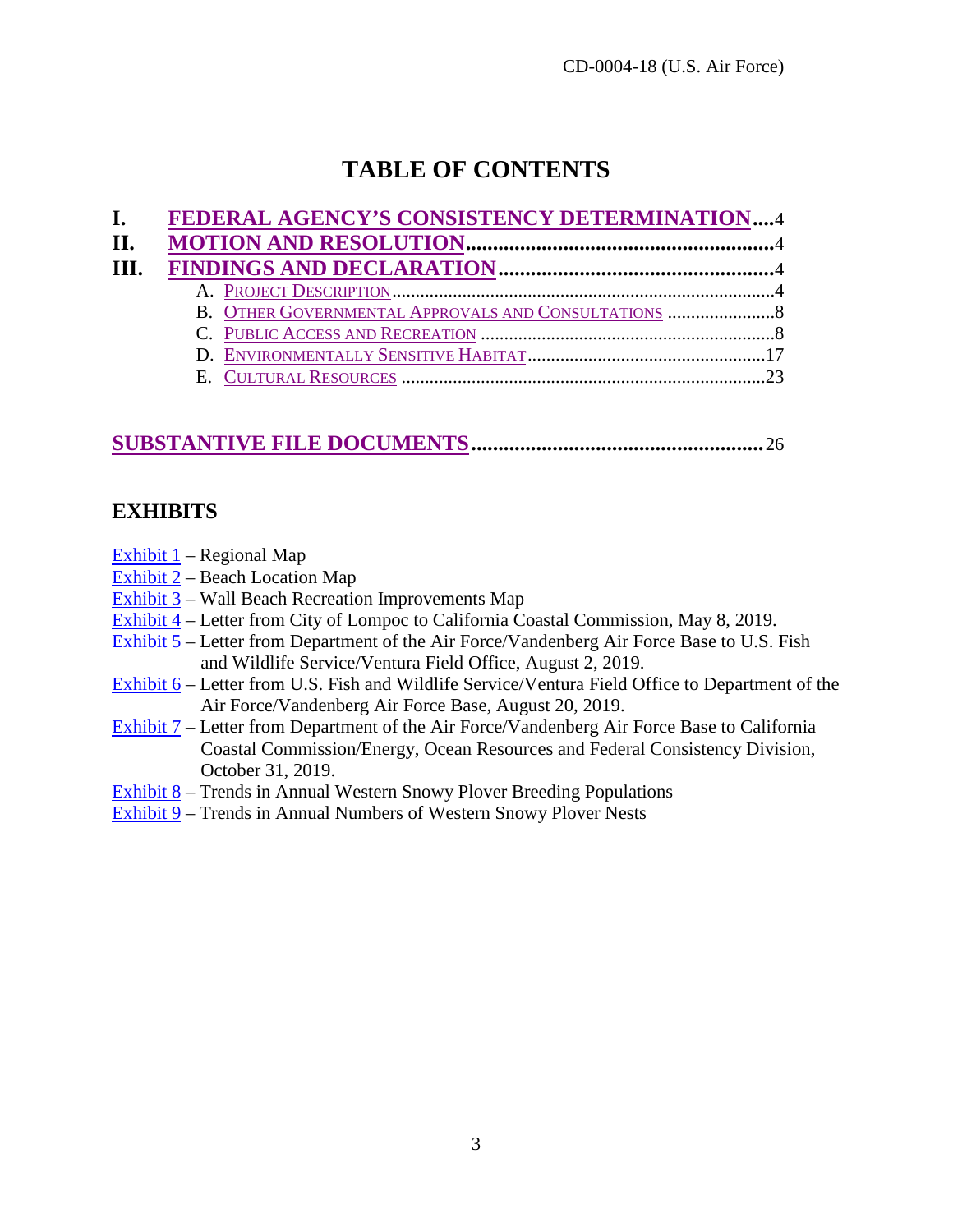## <span id="page-3-0"></span>**I. FEDERAL AGENCY'S CONSISTENCY DETERMINATION**

The Air Force has determined the project is consistent with the California Coastal Management Program.

## <span id="page-3-1"></span>**II. MOTION AND RESOLUTION**

## **MOTION**:

*I move that the Commission concur with consistency determination CD-0004-18 that the project described therein is fully consistent, and therefore consistent to the maximum extent practicable, with the enforceable policies of the California Coastal Management Program (CCMP).* 

## **STAFF RECOMMENDATION:**

Staff recommends a **YES** vote on the motion. Passage of this motion will result in a concurrence with the determination and adoption of the following resolution and findings. An affirmative vote of a majority of the Commissioners present is required to pass the motion.

## **RESOLUTION TO CONCUR WITH CONSISTENCY DETERMINATION:**

*The Commission hereby concurs with the consistency determination by the Air Force, on the grounds that the project described therein is fully consistent, and therefore consistent to the maximum extent practicable, with the enforceable policies of the CCMP.* 

## <span id="page-3-2"></span>**III. FINDINGS AND DECLARATIONS**

## <span id="page-3-3"></span>**A. PROJECT DESCRIPTION**

The U.S. Air Force proposes to implement a five-year (2019-2023) Beach Management Plan to promote survival and recovery of the federally threatened Western snowy plover and the federally endangered California least tern on Vandenberg Air Force Base (**[Exhibit 1](https://documents.coastal.ca.gov/reports/2019/12/F14b/F14b-12-2019-exhibits.pdf)**). The Air Force proposes to implement essentially the same management elements that the Coastal Commission reviewed and concurred with in previous Air Force federal consistency submittals for beach management plans at Vandenberg AFB (e.g., CD-094-04, ND-007-04, CD-089-02, CD-019-00). The subject plan includes continued beach closures and public access restrictions at Minuteman, Wall, and Surf beaches. However, the Plan now includes an experimental provision for suspension of the 50-violation limit closure of Surf Beach, which historically occurred in mid-summer. This provision would allow the Air Force the option to keep Surf Beach open to the public throughout the March 1 – September 30 Western snowy plover breeding season, should there not be an unacceptable increase in trespass violations and adverse effects to snowy plover habitat. The Plan also includes continuation of enforcement measures, habitat restoration, monitoring, education, and predator management. The Air Force also proposes to install four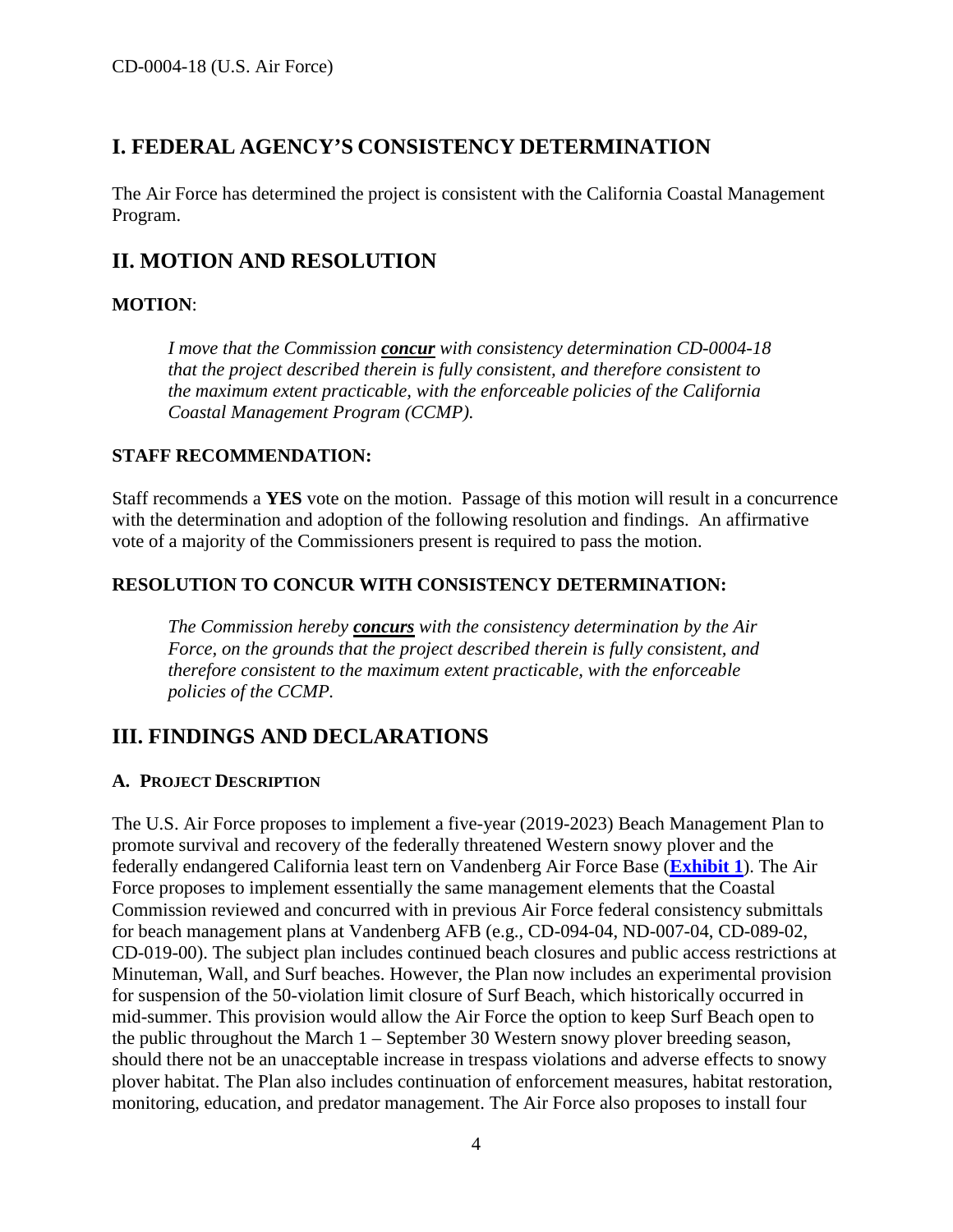pre-fabricated cabins and five tent camping sites adjacent to the existing parking area above Wall Beach for use by Air Force personnel.

Recreational beach access will continue to be limited to 1.25 miles of the approximately 13.8 miles of suitable nesting habitat on Vandenberg AFB during the 2019-2023 breeding seasons (open areas). These open areas at Minuteman, Wall, and Surf beaches are the same areas that were open to recreational access during the 2000-2018 breeding seasons (**[Exhibits 1 and 2](https://documents.coastal.ca.gov/reports/2019/12/F14b/F14b-12-2019-exhibits.pdf)**). All other sandy beaches determined to be snowy plover and least tern habitat would be closed during the March 1 to September 30 breeding season (closed areas). Following the end of the breeding season (approximately September 30), the closed beach areas would be reopened. However, per the requirement of the U.S. Fish and Wildlife Service Biological Opinion, the Air Force will delay reopening beaches beyond September 30 until all snowy plover chicks have fledged.

Public access to approximately 0.5 mile of Surf Beach would continue to be available by using the existing access trail at the Surf Station parking lot, or by an existing access trail through the back dunes (and outside of the restricted breeding area) from the Ocean Beach Park parking lot to Surf Station. A public access road (Ocean Avenue) through Vandenberg AFB provides access to Surf Station and Ocean Beach Park to the general public. Access to the northernmost 0.25 mile of Wall Beach and the northernmost 0.5 mile of Minuteman Beach would continue to be open only to active duty, reserve, and retired military personnel and their dependents, and Department of Defense and Vandenberg AFB contractor employees. Access to Wall and Minuteman Beaches is via existing access trails from parking areas adjacent to those beaches.

The consistency determination states that to enforce beach closures and restrictions, the Air Force will continue to erect boundary fencing with English and Spanish signage and picture instruction signage stating the purpose for the closures and demarcating the closed beach areas. Docents would be present in the open beach areas to educate visitors about snowy plover habitat and breeding, inform visitors of beach closures and restrictions, and notify visitors if they violate beach restrictions. In addition, Vandenberg AFB Conservation Law Enforcement Officers would patrol beaches during the breeding season. Enforcement personnel will issue citations to unauthorized individuals observed entering restricted areas and/or not complying with beach regulations.

Historically, Surf Beach was closed by the Air Force for the remainder of the breeding season each summer once the public had caused 50 violations, and Wall and Minuteman Beaches would be closed once military and contractor personnel caused 10 violations at each of those beaches. A violation occurs when a person enters a closed section of the beach where snowy plovers or least terns are breeding. These violation limits are consistent with those in place since 2004. However, as noted above and as discussed in greater detail in the Public Access and Recreation section of this report, the automatic closure of Surf Beach once the 50-violation limit is reached has been suspended by the Air Force and the U.S. Fish and Wildlife Service on an experimental basis in an effort to improve public access at Surf Beach during the summer months while still protecting Western snowy plovers and their habitat.

The Beach Management Plan includes continuing the following prohibitions for all Vandenberg AFB beaches during the March 1 through September 30 breeding season: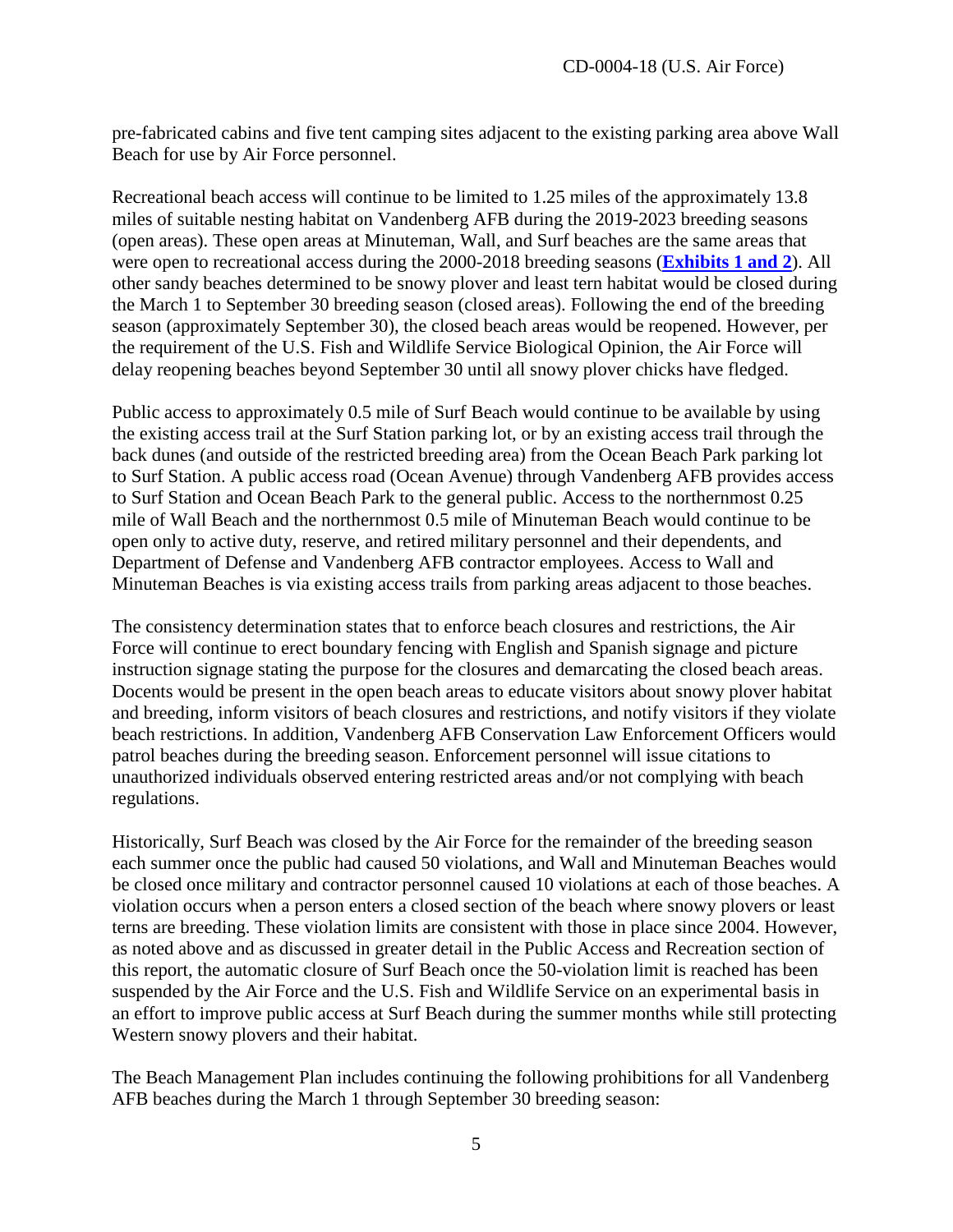- beach fires are prohibited;
- pets are prohibited;
- overnight camping is prohibited;
- littering is prohibited;<br>■ recreational off-road v
- recreational off-road vehicles are prohibited;
- **fireworks** are prohibited;
- horses are prohibited;
- windsurfing and/or parasailing is prohibited; and
- $\blacksquare$  kite flying is prohibited.

Vandenberg AFB will continue to implement measures developed for coordination between enforcement personnel and snowy plover monitors, including procedures for reporting and documenting violations. Enforcement of beach access regulations during the 2019-2023 time period will be consistent with regulations included in CD-094-04:

*Enforcement personnel will patrol beaches during both open and closed periods. Enforcement efforts will emphasize personnel presence when and where it is most needed, i.e., where violations are occurring or are deemed most likely to occur . . . By making enforcement presence less predictable and adjusting enforcement presence to times and locations where violations are occurring, we hope to improve compliance while reducing costs over time and encouraging beach visitors to comply with signs and fences. By reducing enforcement costs, VAFB will be better able to support more days and/or hours of beach access.* 

In addition, the following prohibitions would continue for all beaches during the October 1 to February 28 non-breeding season:

- overnight camping is prohibited;
- pets must always be leashed;
- littering is prohibited;
- **fireworks** are prohibited; and
- recreational off-road vehicles (ATVs and utility vehicles) are prohibited.

The Air Force will continue to provide the established educational program to all base personnel and contractors who may use the beaches for recreation. This program will:

- describe and illustrate snowy plover behavior, distribution, and habitat on VAFB;
- describe threats to snowy plovers;
- describe the adverse effects of feeding wildlife;
- explain seasonal access restrictions of certain areas;
- show examples of signs describing beach restrictions;
- **Explain the penalties for not obeying restrictions;**
- provide maps showing restrictions;
- **identify the proper contact if an injured or dead snowy plover or least tern is** found; and,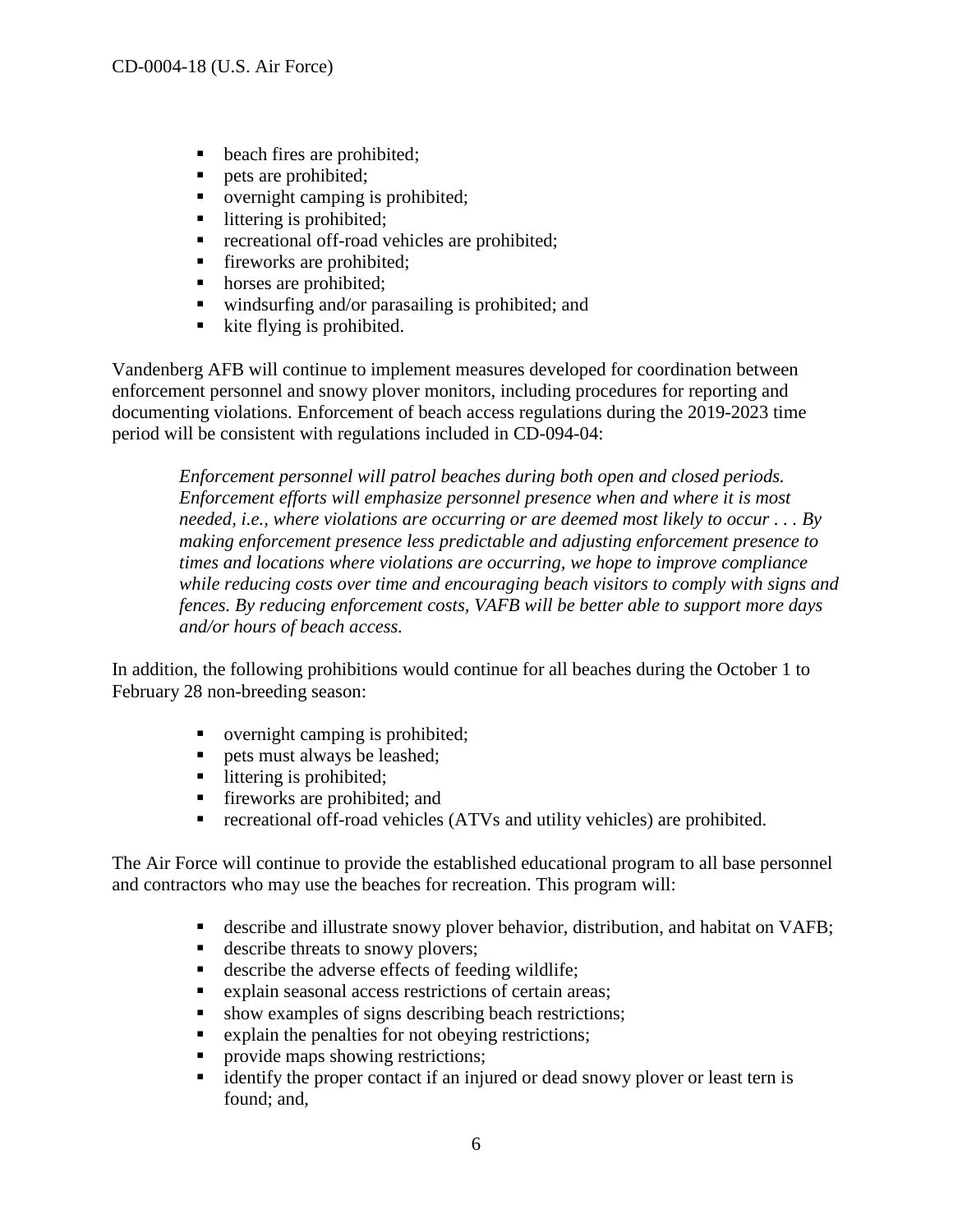distribute an educational brochure to the public, as needed.

Vandenberg AFB will continue to encourage community volunteer docent programs that provide public education to beach visitors on the snowy plover, its habitat, and beach rules. Kiosks at the entrances to Surf and Wall beaches will provide educational information on snowy plovers and beach access restrictions.

The Air Force will continue its monitoring program as implemented in prior years per the requirements of the U.S. Fish and Wildlife Service-approved monitoring plan and Biological Opinion (8-8-12-F-11R). Annual monitoring on Vandenberg AFB began in 1993 with the goal of estimating annual breeding population and reproductive success of Western snowy plovers and California least terns, examining long-term trends in population and breeding, and determining the effectiveness of habitat restoration projects, predator management measures, and the beach management/public access plan implemented by the Air Force. To date, VAFB has been successful at managing human activities on its beaches. Closed beach areas have shown increased nesting effort and hatching success compared to areas open to human use.

The Air Force also proposes to continue habitat restoration activities within suitable habitat for least terns and snowy plovers on Vandenberg AFB. These activities would occur outside the breeding seasons for both species and strive to increase suitable breeding habitat for the least tern and snowy plover to compensate for allowing recreational use of 1.25 miles of nesting habitat during the breeding season. The Air Force proposes to restore dune habitat by continuing to eradicate invasive and non-native dune vegetation. The total proposed area for restoration is approximately 1,628 acres and restoration methods would include manual removal, chemical treatment, mechanical removal, and prescribed burns.

The Air Force will also continue to implement predator management per the USFWS-approved Predator Management Plan. The consistency determination states that coyotes, crows, and ravens adversely affect snowy plover breeding and fledgling success on Vandenberg AFB. The goal of the Plan is to control predation on snowy plovers sufficiently to allow a reasonable level of recruitment into the population. Qualified biologists conduct predation control, which focuses on those species that have a substantial negative effect on snowy plover breeding and fledging success. While the Air Force targets individual problem coyotes, crows, and ravens for lethal removal, the Plan incorporates preventive and non-lethal management methods to protect snowy plovers.

Lastly, the Air Force is proposing to install four separate, pre-fabricated kit cabins and five tent camping sites at an existing disturbed site adjacent to the parking area above Wall Beach for use year-round by Air Force personnel (**[Exhibit 3](https://documents.coastal.ca.gov/reports/2019/12/F14b/F14b-12-2019-exhibits.pdf)**). The kit cabins are approximately 23 feet by 14 feet in size and 10.5 feet high, supported by concrete pier foundations rising eight to 16 inches above grade. The overall height above existing grade of each cabin will be approximately 12 feet. Cabin building materials will primarily consist of wooden materials with metal roofing and trim. The cabins will not be provided with electrical, water, or sewer connections. Portable toilets located near the entrance to the parking area will serve the cabins and campsites. Tent campsites would be located immediately southeast of the proposed cabins. Campsites would not have any facilities or amenities other than picnic tables and would not include fire pits. One vehicle would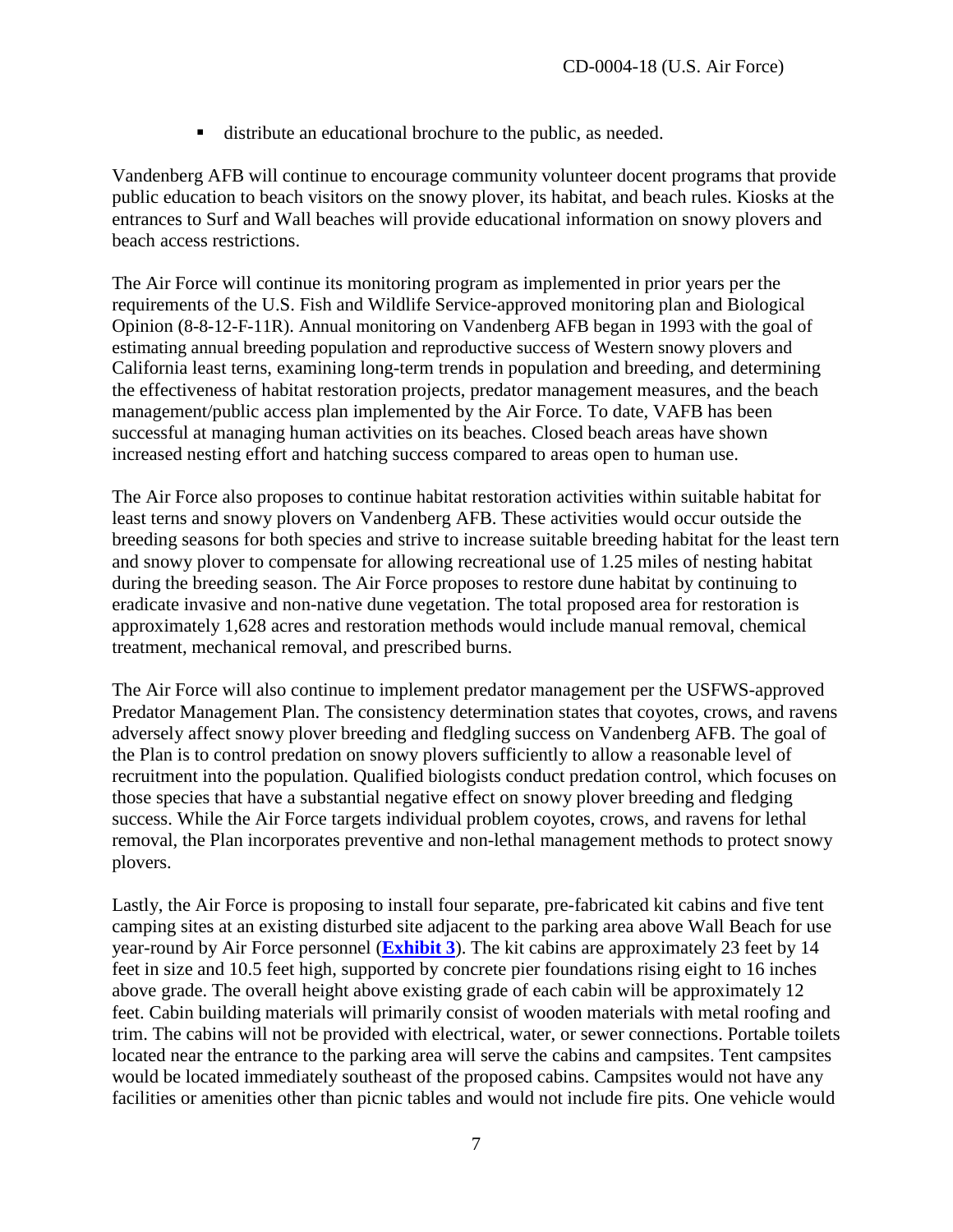be allowed to park next to each cabin or campsite. The location of the cabins and campsites is approximately 30 feet above sea level. The cabins will be installed such that they can be easily removed should sea level rise begin to compromise the structures. The cabins and campsites would not be visible from the public access areas at Surf Beach or Ocean Beach Park approximately 1.5 miles south of Wall Beach.

## <span id="page-7-0"></span>**B. OTHER GOVERNMENTAL APPROVALS AND CONSULTATIONS**

## **U.S. FISH AND WILDLIFE SERVICE**

The Air Force will continue to adhere to the "Terms and Conditions" and follow the "Reasonable and Prudent Measures" included in the Service's Biological Opinion for the Beach Management Plan (8-8-12-F-11R) for Vandenberg AFB.

## **CALIFORNIA STATE HISTORIC PRESERVATION OFFICE**

The Air Force received concurrence from the State Historic Preservation Office that the proposed habitat restoration project elements would not adversely affect archaeological sites.

#### **TRIBAL CONSULTATION**

The Air Force consulted with the Santa Ynez Band of Chumash Indians about the proposed project and conducted a field visit to the areas of potential effect with tribal members. Controlled burning for habitat restoration will be conducted with the participation of the Santa Ynez Band of Chumash Indians Fire Department, whose members are trained Heritage Resource Advisors and stewards of prehistoric archaeological resources. As discussed on page 24 of this report, Commission staff coordinated with the Santa Ynez Band of Chumash Indians, the Coastal Band of the Chumash Nation, and the Northern Chumash Tribal Council.

## <span id="page-7-1"></span>**C. PUBLIC ACCESS AND RECREATION**

Coastal Act Section 30210 states:

*In carrying out the requirements of Section 4 of Article X of the California Constitution, maximum access, which shall be conspicuously posted, and recreational opportunities shall be provided for all the people consistent with public safety needs and the need to protect public rights, rights of private property owners, and natural resource areas from overuse.* 

Coastal Act Section 30212(a) states in part:

*Public access from the nearest public roadway to the shoreline and along the coast shall be provided in new development projects except where: (1) it is inconsistent with public safety, military security needs, or the protection no fragile coastal resources . .* .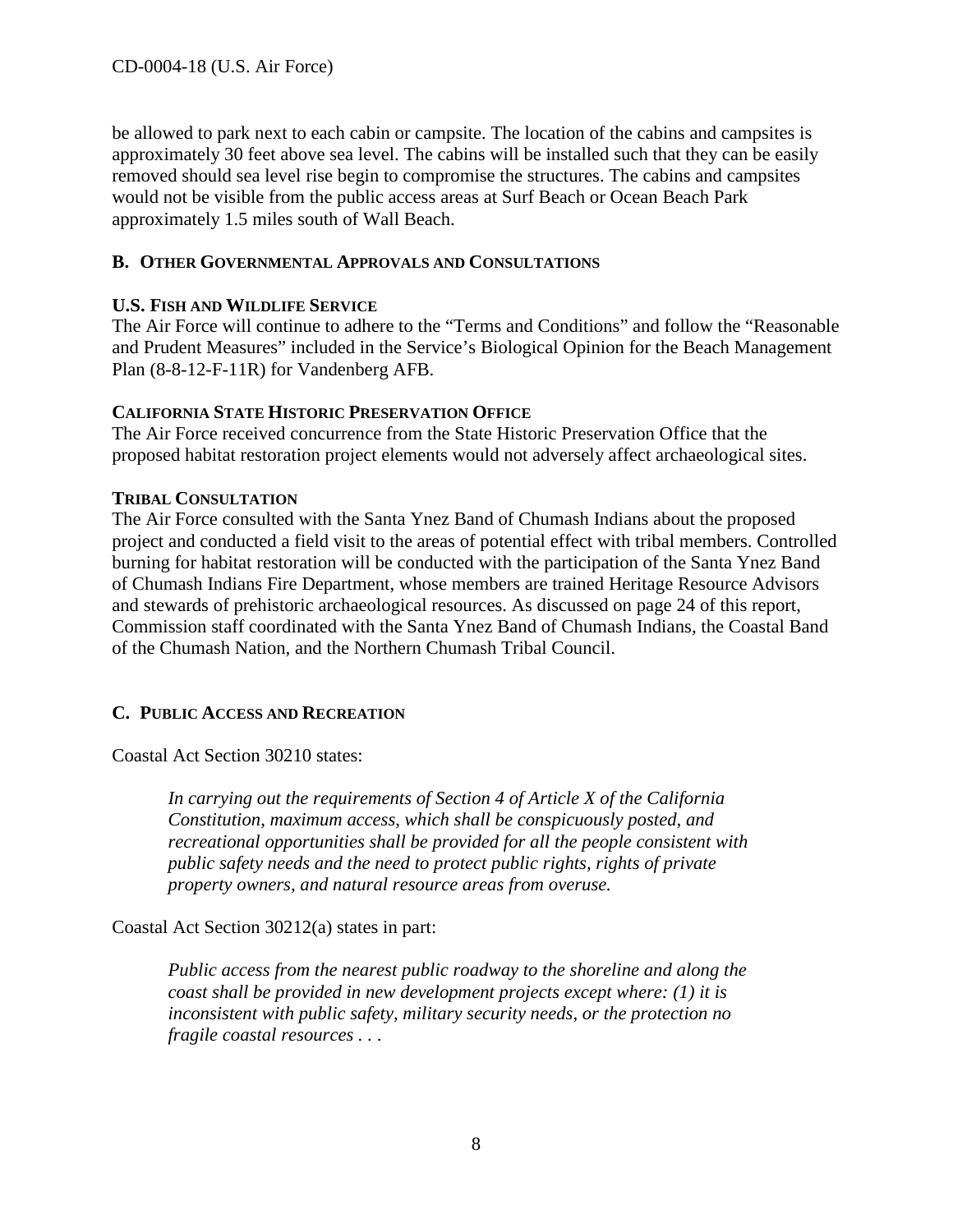Coastal Act Section 30213 states in part:

*Lower cost visitor and recreational facilities shall be protected, encouraged, and, where feasible, provided. Developments providing public recreational opportunities are preferred . . . .* 

Coastal Act Section 30214(a) states in part:

*The public access policies of this article shall be implemented in a manner that takes into account the need to regulate the time, place, and manner of public*  access depending on the facts and circumstances in each case including, but not *limited to, the following:* 

*(1) Topographic and geologic site characteristics.* 

*(2) The capacity of the site to sustain use and at what level of intensity.* 

*(3) The appropriateness of limiting public access to the right to pass and repass depending on such factors as the fragility of the natural resources in the area and the proximity of the access area to adjacent residential uses.* 

Coastal Act Section 30220 states:

 $\overline{a}$ 

*Coastal areas suited for water-oriented recreational activities that cannot be readily provided at inland water areas shall be protected for such uses.* 

The access policies of the Coastal Act provide for managing public access and recreational opportunities in order to protect natural resource areas. However, in order to understand the significance of the impact of the proposed public access restrictions, the Commission must analyze these restrictions in the context of the existing access resources in the area. Access to the northern Santa Barbara County coast is one of the more limited areas of the California coast. Between Gaviota to the south and Point Sal to the north is a 64-mile stretch of coastline that is only open to the public at two locations: Surf Beach on Vandenberg AFB and Jalama Beach County Park, located approximately 20 miles downcoast just outside the southeastern corner of Vandenberg AFB (**[Exhibit 1](https://documents.coastal.ca.gov/reports/2019/12/F14b/F14b-12-2019-exhibits.pdf)**). In addition, both beaches are subject to temporary closures during missile launches at Vandenberg AFB, and as noted previously in this report Surf Beach is subject to closure during the Western snowy plover breeding season (March 1 – September 30).

The Commission has a long and extensive history of concern over the limitations on public access along this stretch of the coast, including the Hollister and Bixby Ranch<sup>[1](#page-8-0)</sup> areas located south of Vandenberg AFB. Its concerns included insuring consistency of new development with the public access provisions of the Coastal Act in the review of permits and local coastal

<span id="page-8-0"></span><sup>&</sup>lt;sup>1</sup> In December 2017 the Nature Conservancy purchased the 24,000-acre Bixby Ranch (also known as the Cojo Jalama Ranches). The property encompasses eight miles of shoreline and is now designated as the Jack and Laura Dangermond Preserve.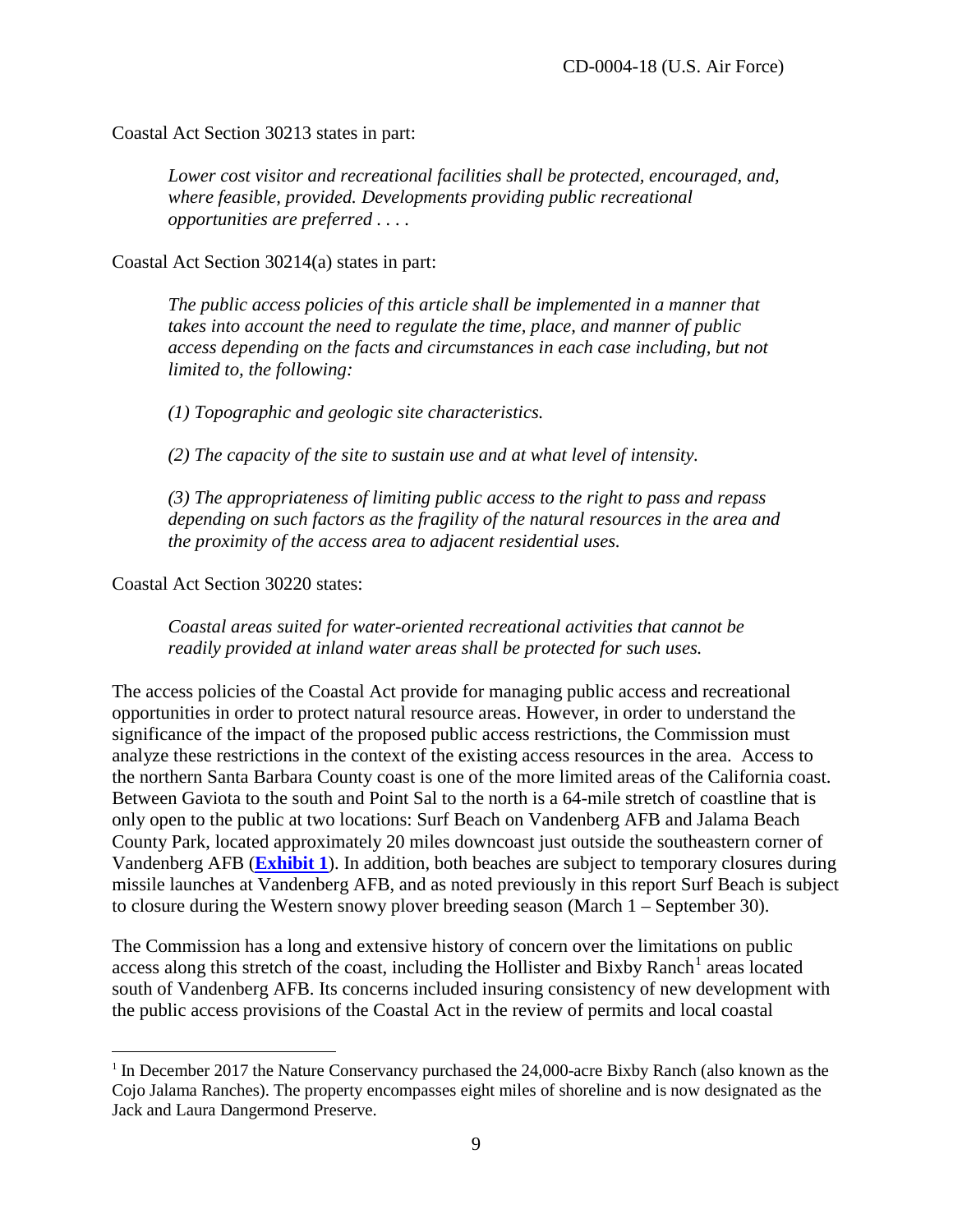programs (LCPs). In addition, the Commission concurred with a consistency determination (CD-21-82) by the Air Force for the construction of a Space Shuttle launch facility, in part, because it included additional public access at Ocean Beach and north of Jalama Beach. In another consistency determination (CD-5-89), the Commission staff recommended objection (the Air Force withdrew the project at the hearing) to a proposal to construct a new launch facility because of impacts, including closures, to the use of Jalama Beach. Finally, the Commission objected to a consistency determination (CD-65-90) for the Air Force's proposed acquisition of development rights on the former Bixby Ranch, because it affected the local government's ability to implement the access provisions of its LCP. These actions demonstrate that protecting existing and ensuring new access opportunities in this area of the coast is a high priority for the Commission.

Although Vandenberg AFB provides critically needed public access opportunities in an area where access is limited, this area is equally, if not more, critical to the survival of the federallythreatened Western snowy plover and federally endangered California least tern. As discussed further in the ESHA section below, Vandenberg AFB provides important habitat that is necessary for the survival and recovery of these species. The historic and existing closures and/or restrictions on public access in this area are necessary to protect snowy plovers and least terns from human impacts during the breeding season. Because of the historic and geographic limitations on public access to the shoreline, the protection of snowy plover habitat on beaches open to the public on Vandenberg AFB is a complex and difficult issue for the Commission to address. The California least tern colony is located approximately four miles northwest of Wall Beach at Purisima Point, in an area not open for recreation to either the general public or Air Force personnel. As a result, it is protection of Western snowy plover habitat and breeding activity that is the primary reason for the access and recreation restrictions incorporated into previous, existing, and proposed beach management plans. In previous consistency determination concurrences for beach management plans at Vandenberg AFB (CD-094-04, ND-007-04, CD-089-02, and CD-019-00), the Commission balanced protecting snowy plover habitat that the U.S. Fish and Wildlife Service identified as key to the survival and recovery of the species, with ensuring maximum public access to the shoreline at Surf Beach consistent with required snowy plover protection measures.

The subject consistency determination for the 2019-2023 Beach Management Plan was originally scheduled for Commission action at its May 9, 2019, meeting. Prior to the start of the public hearing for that matter, Lompoc Mayor Jenelle Osborne presented a letter to the Commission staff on behalf of the City, highlighting the ongoing adverse effects on the City of Lompoc and its residents arising from public access restrictions and seasonal beach closures at Surf Beach, and requesting that the Commission address those effects during its consideration of the Air Force's proposed Beach Management Plan (**[Exhibit 4](https://documents.coastal.ca.gov/reports/2019/12/F14b/F14b-12-2019-exhibits.pdf)**). Prior to the start of the hearing, Commission staff met with Mayor Osborne and representatives from the Air Force to discuss the City's letter. As a result, the Air Force agreed to postpone the public hearing on its consistency determination to the Commission's July 10-12 meeting in San Luis Obispo in order to allow the Air Force and Commission staff additional time to address the City's concerns about public access at Surf Beach.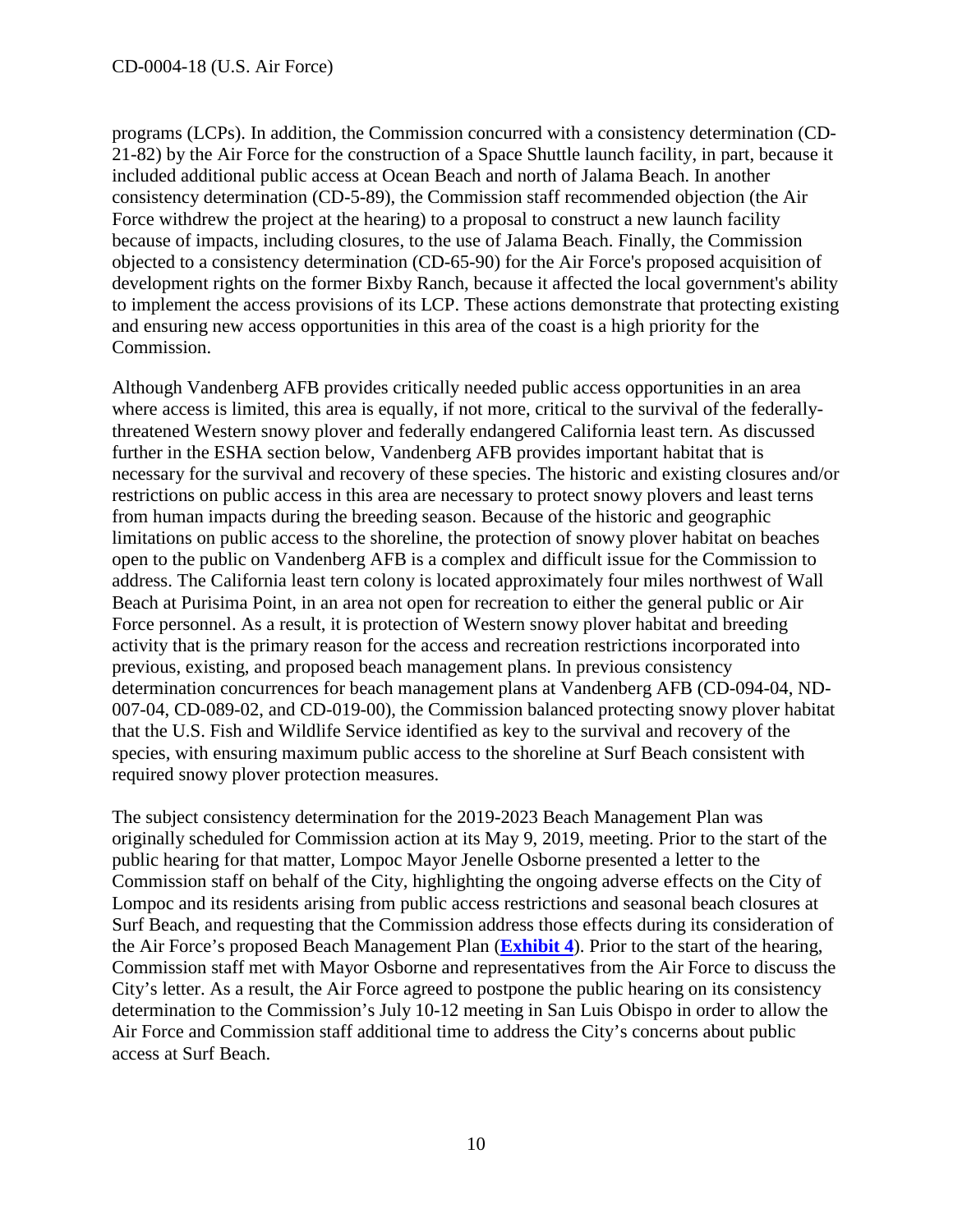On May 15 the Air Force proposed to the U.S. Fish and Wildlife Service that it suspend the violations that occur at the adjacent Ocean Beach Park area that are counted as part of the 50 violation limit at Surf Beach for the remainder of the 2019 snowy plover breeding season, in an effort to keep Surf Beach open to the public during the summer months. On May 24 the Service agreed with this proposal and concluded that the change was within the scope of effects analyzed in the Service's 2015 Biological Opinion for the Beach Management Plan. As a result the Air Force was able to keep Surf Beach open to the public through the rest of the 2019 breeding season, while still enforcing the access and recreation restrictions designed to protect snowy plover habitat at and adjacent to Surf Beach. In addition, staff from the Air Force and the City of Lompoc met twice in June and July to discuss the City's concerns about beach access and potential ideas to improve public access at Surf Beach.

By late May it became apparent to Commission staff and Air Force staff that additional time would be needed to undertake a more comprehensive examination of the public access issue at Surf Beach, one that would benefit from the participation of other federal, state, and local agencies with jurisdiction in this matter. As a result, on May  $23<sup>rd</sup>$  the Air Force agreed to postpone the public hearing on its consistency determination to the Commission's December 11- 13, 2019, meeting in Calabasas (Los Angeles County). This postponement would provide adequate time for the Commission staff to work with staff from the Air Force, the City of Lompoc, the U.S. Fish and Wildlife Service, and the California Department of Fish and Wildlife to determine if there were potential modifications that could be made to the Beach Management Plan that would improve public access opportunities at Surf Beach during the March through September time period each year, while still protecting western snowy plovers and their habitat along the Vandenberg AFB shoreline.

The Commission staff organized a multi-agency meeting at Surf Beach on July 26 in order to better understand the history and current status of snowy plover protection, the related public access restrictions at Surf Beach, the effects of those restrictions on the City of Lompoc and its residents and businesses, and potential modifications to the Beach Management Plan. Attending the site visit were 29 representatives from the Coastal Commission, Air Force, U.S. Fish and Wildlife Service, City of Lompoc, County of Santa Barbara, California Department of Fish and Wildlife, and the office of Congressman Salud Carbajal. Participants visited Surf Beach and Ocean Beach Park in order to understand the physical geography of the beach and dune complex, walked the existing access paths, saw boundary fencing and interpretive signage, and discussed options for improving public access to and use of Surf Beach during summer months. Those options included suspending the 50-violation limit automatic closure mechanism for Surf Beach, delineating a walking path between Ocean Beach Park and Surf Beach inland of the restricted snowy plover breeding area, a potential boardwalk along the same route, and improvements to the pathway (including an ADA-approved ramp) from the Surf Station parking lot down to the beach. All of the participants agreed that some modifications to the summertime public access restrictions at Surf Beach could likely be implemented without adversely affecting western snowy plover habitat and breeding.

Representatives from the City of Lompoc also inquired of the agencies about the potential for reestablishing surf fishing as a public recreational activity at Surf Beach. Surf fishing enjoyed a long history as a popular activity at this location, both as a form of recreation and as a food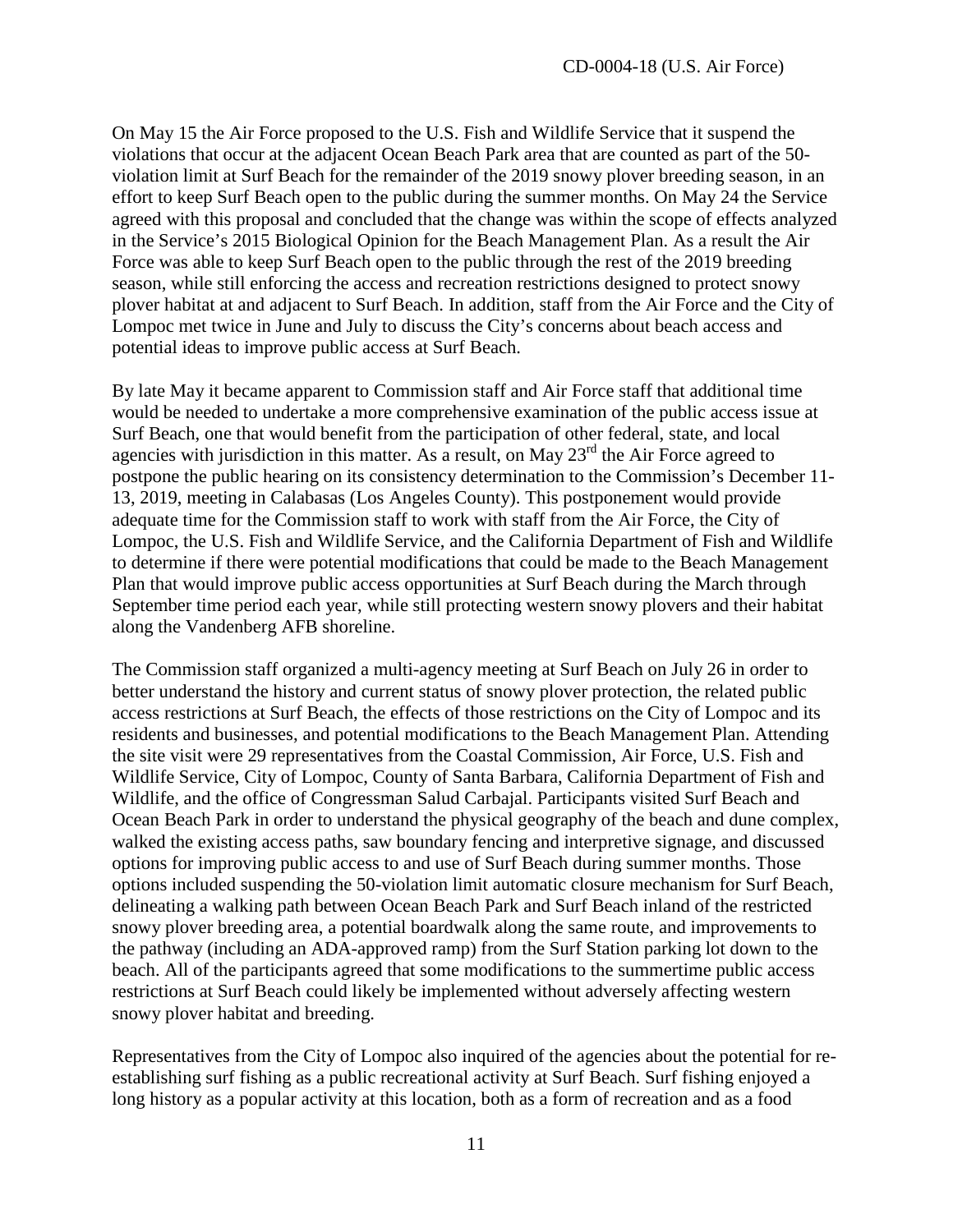source for local residents. However, the ocean waters offshore of Surf Beach are now within the boundary of the Vandenberg State Marine Reserve (VSMR), which was established in 2007 and where no take of any marine resources is allowed. As a result, surf fishing is currently prohibited. It was noted that Vandenberg AFB has no jurisdiction or regulatory authority over these offshore waters. A representative from the California Department of Fish and Wildlife explained the process for changing the boundary of a state marine reserve. That process is not overseen by the Department but instead by the State Fish and Game Commission. The public can petition that Commission to modify a boundary or to re-designate all or part of a preserve to a state marine conservation area, where some take of marine resources is allowed. The City of Lompoc may further investigate this process to determine the potential for re-introducing surf fishing at Surf Beach, but given that the Air Force's Beach Management Plan does not include ocean waters within its jurisdictional area, the site visit participants generally understood that such an undertaking was beyond the scope of the current effort to improve public access at Surf Beach.

On August 2 the Air Force formally requested that the U.S. Fish and Wildlife Service allow the public recreational access areas at Surf Beach to remain open throughout the Western snowy plover breeding season and discontinue the beach closures triggered by the existing 50-violation limit (**[Exhibit 5](https://documents.coastal.ca.gov/reports/2019/12/F14b/F14b-12-2019-exhibits.pdf)**). On August 20 the Service agreed that this change could be initiated immediately and stated in its letter to the Air Force (**[Exhibit 6](https://documents.coastal.ca.gov/reports/2019/12/F14b/F14b-12-2019-exhibits.pdf)**) that:

*VAFB will continue to prohibit certain recreational activities in western snowy plover habitat and provide outreach to the public, as described in the biological opinion. Western snowy plover nesting areas designated to be closed from recreation during the breeding season will remain protected. Furthermore, violators at Surf Beach and Ocean Park will continue to be cited under Title 18 USCS 1382, "Trespass." These citations result in an appearance before the Magistrate and/or a fine. VAFB would also continue to conduct law enforcement and docent patrols at Surf Beach and Ocean Park, and maintain all fencing and signage between the open and closed areas to deter as many trespassers as possible. VAFB will continue to keep records of all trespassers illegally entering base property at Surf Beach and Ocean Park to determine, in cooperation with the Ventura Fish and Wildlife Office, if this change results in an unacceptable increase in trespass violations and any subsequent effect to plovers not previously analyzed in the biological opinion.* 

The Air Force and the Service have agreed to jointly review the results of 2019 snowy plover monitoring at Vandenberg AFB to determine if the change in public access restrictions implemented this past summer at Surf Beach resulted in an adverse effect to plovers not previously analyzed in the *Biological Opinion*. The draft 2019 Plover Monitoring Report is due in mid-December and the two agencies are expected to review the report in January 2020. At that time the Air Force and the Service will determine whether discontinuing the automatic beach closures triggered by the 50-violation limit can be implemented during the remaining four years of the Beach Management Plan time period. The Air Force has agreed to provide the Commission staff the results of this review, which will also address the following questions: (1) did keeping Surf Beach open this past summer after the 50-violation limit was reached result in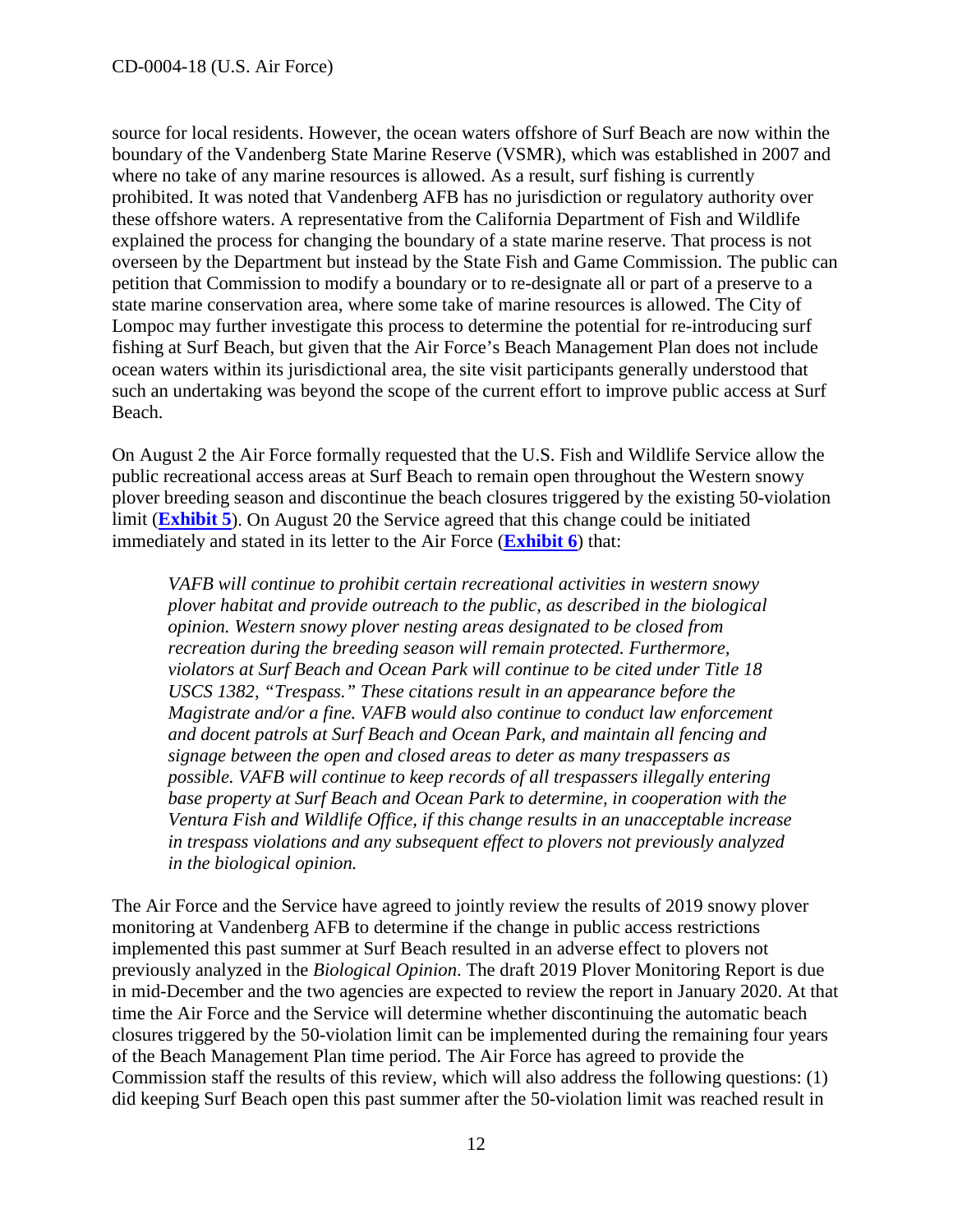adverse effects on snowy plovers and/or their habitat; (2) is there a threshold level of adverse effects on plovers that will be used to determine if the beach should be closed either before or after the 50-violation limit is reached; and (3) will the experimental program to keep Surf Beach open if the 50-violation limit is exceeded be continued in the 2020 breeding season.

The Air Force stated in its October 31 letter to the Commission staff (**[Exhibit 7](https://documents.coastal.ca.gov/reports/2019/12/F14b/F14b-12-2019-exhibits.pdf)**) that:

*Per the biological opinion, VAFB lifted all beach restrictions on 20 September 2019 as all plovers had fledged by then. A total of 56 violations were documented throughout the season with 27 occurring at Surf Beach and 29 at Ocean Park. Although the 50 violation limit was reached on 6 September 2019, the aforementioned initiatives allowed VAFB to keep Surf Beach open to the public.* 

As a result of the agreement between the Air Force and the Service, the 2019-2023 Beach Management Plan has been modified to incorporate the experimental discontinuance of the automatic closure of Surf Beach once the 50-violation limit has been reached during the annual snowy plover breeding season. The Commission appreciates this significant modification to the Plan, the needed improvement to public access arising from this modification, and the efforts made by the Air Force and the Service to accomplish this benefit for the citizens of Lompoc and the surrounding region. However, for this experiment to continue through the remaining four years of the Plan, Surf Beach users will need to continue adhering to the restrictions remaining in place to protect snowy plover habitat adjacent to the 0.5-mile-long stretch of Surf Beach open to the public. As noted previously, the Air Force will continue to enforce the long-established access restrictions, will continue to cite violators, and will retain the authority to close the beach to the public should this experiment result in an unacceptable increase in violations and/or adverse effects to plovers and/or plover habitat.

The improvement to public access and recreation as a result of the experimental program to discontinue the automatic closure of Surf Beach during summer months also serves as an acknowledgement by the public agencies involved of the need to address the adverse effect of the beach closure on the Lompoc region. Access to the coast is severely restricted due to the presence of Vandenberg AFB and the great distances to the nearest public beaches to the north and south of Lompoc. This geographic reality, combined with the city's diverse ethnic composition and its financially challenged General Fund, raises environmental justice issues that are now central to the Commission's commitment to public access for all of California's residents.

Throughout California's history, low-income communities, communities of color, and other marginalized populations have faced disproportionate burdens in accessing the California coastline due to geographic, economic, social, and cultural barriers. Ensuring maximum and equitable public access to the California coastline (as required by Coastal Act Sections 30210 and 30213) is consistent with environmental justice principles reflected in the Coastal Act. Section 30604(h) states: "when acting on a coastal development permit, the issuing agency, or the commission on appeal, may consider environmental justice, or the equitable distribution of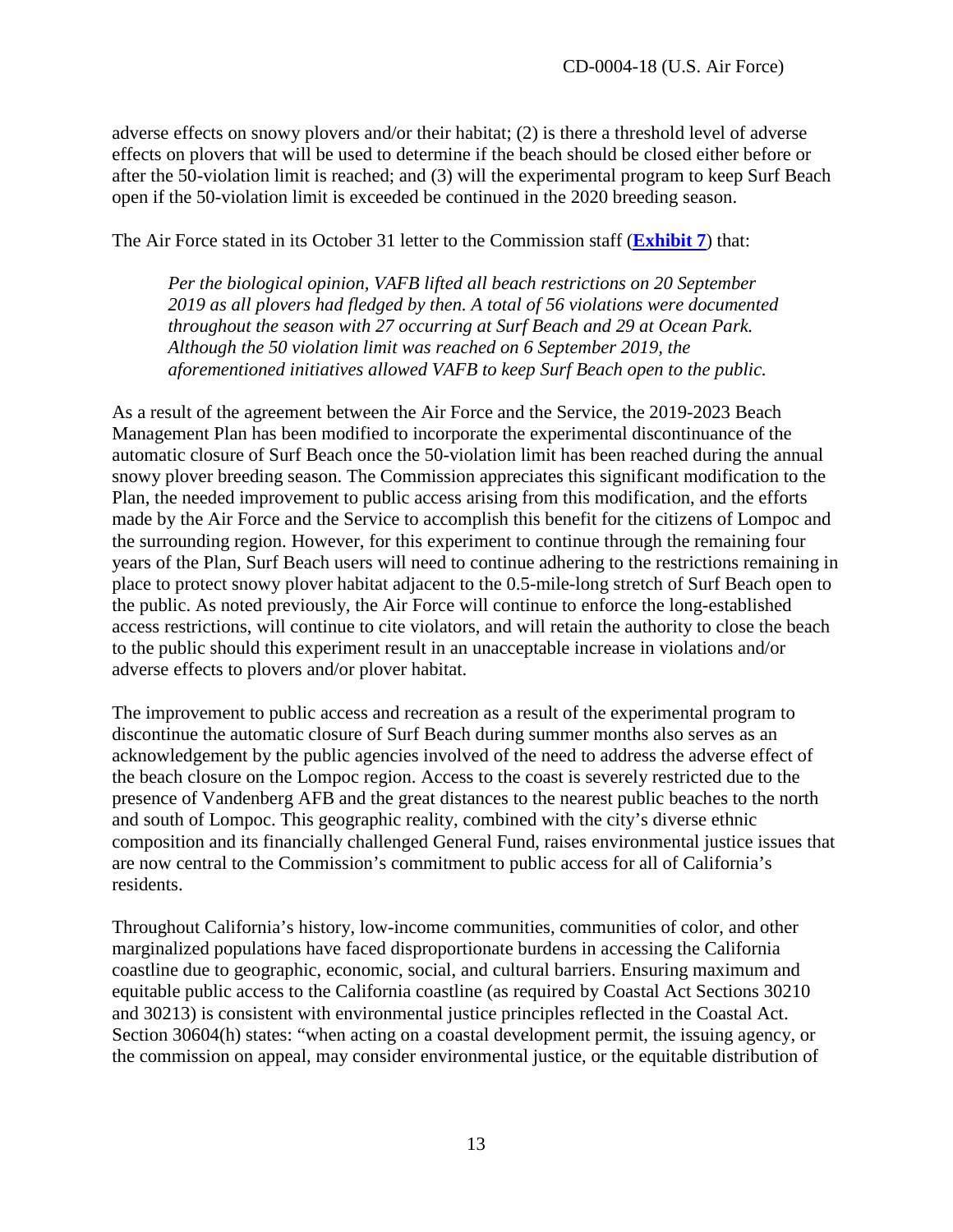environmental benefits throughout the state."<sup>[2](#page-13-0)</sup> The Commission adopted an environmental justice policy in March 2019, committing to consider environmental justice principles, consistent with Coastal Act policies, in the agency's decision-making process and ensuring costal protection benefits are accessible to everyone. In approving the policy, the Commission recognized that equitable coastal access is encompassed in, and protected by, the public access policies of Chapter 3 of the Coastal Act:

*The Coastal Act's mandates to provide maximum access and recreational opportunities for all, and to protect, encourage, and provide lower-cost visitor and recreational opportunities embody fundamental principles of environmental justice. The Commission reaffirms its long-standing commitment to identifying and eliminating barriers, including those that unlawfully privatize public spaces, in order to provide for those who may be otherwise deterred from going to the beach or coastal zone. The coast belongs to everyone, and access cannot be denied or diminished on the basis of race, ethnicity, income socio-economic status, or place of residence or other factors listed in the Policy Statement.* 

*Understanding that even nominal costs can be barriers to access preserving and providing for lower-cost recreational facilities is also an environmental justice imperative. This includes recreational opportunities such as parks, trails, surf spots, beach barbecue and fire pits, safe swimming beaches, fishing piers, campgrounds, and associated free or low-cost parking areas.* 

In part, as embodied in the Commission's adopted environmental justice policy, the term "environmental justice" is currently understood to mean equitable distribution of environmental benefits, including, in this case, equitable opportunities for coastal access and recreation. In California, equitable coastal access and recreation opportunities for all populations has not been realized due to historic and social factors, such as discriminatory land use and economic policies and practices.<sup>[3](#page-13-1)</sup>

The Commission finds that the agreement between the Air Force and the U.S. Fish and Wildlife Service to discontinue the automatic closure of Surf Beach during summer months on an experimental basis holds the potential to significantly improve coastal access and recreation for the residents of the Lompoc area during the summer months and helps to implement the goals of the Commission's environmental justice policy.

The subject consistency determination states that:

*From 2012 through 2015, 2017, and 2018, Surf Beach was closed early* [ranging from June 3 to August 10] *due to the USFWS's BO violation limit being reached. Allowing portions of beaches to remain open during the breeding season is a compromise position between the AF and the USFWS to allow some public access* 

<span id="page-13-0"></span> $\overline{a}$  $^2$  Government Code Section 65040.12(e) defines environmental justice as "the fair treatment of people of all races, cultures, and incomes with respect to the development, adoption, implementation, and enforcement of environmental laws, regulations, and policies."

<span id="page-13-1"></span><sup>&</sup>lt;sup>3</sup> Robert Garcia & Erica Flores Baltodano, Free the Beach! Public Access, Equal Justice, and the California Coast, Stanford Journal of Civil Rights and Civil Liberties. 143 (2005)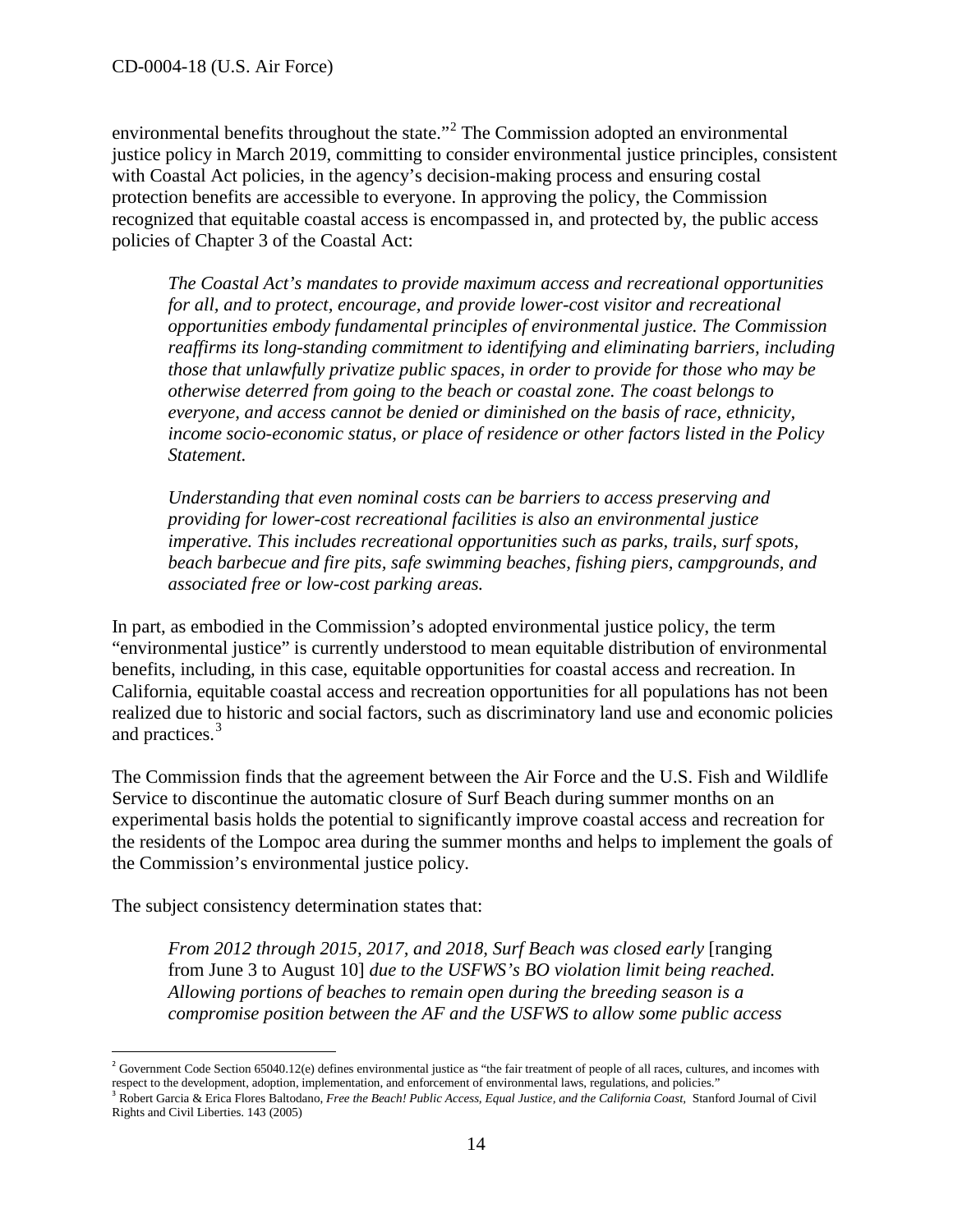*to the local beaches even though this results in less beach habitat being available for breeding birds use. Public recreational activities at the beaches are not compatible with breeding activities (i.e., nesting).*

As noted above, the 50-violation limit for 2019 was reached on September 6; Surf Beach would have closed on that date had not the Air Force and Service agreed on implementing the experiment to discontinue the automatic beach closure.

The consistency determination includes data on the annual breeding population of Western snowy plovers before and after beach closures were established at Vandenberg AFB in 2000:

*The mean number of adults and nests initiated increased after closures went into effect. Moreover, the period during linear restriction (1994-1999) shows a decreasing trend, whereas the period after has been variable, but relatively stable. In 2004, there was a spike in the WSP population on VAFB that was also observed for the total WSP population range-wide (USFWS 2007). In 2017, the number of adults observed was near the long-term mean and the number of nests initiated on VAFB was well above the long-term mean (Robinette et al 2017).* [**[Exhibit 8](https://documents.coastal.ca.gov/reports/2019/12/F14b/F14b-12-2019-exhibits.pdf)**]

The consistency determination also compared the number of nests established per linear mile within areas open to recreational access and closed areas, and found that long-term means for closed areas are higher than those for open areas at all three beach areas: Minuteman, Wall, and Surf (**[Exhibit 9](https://documents.coastal.ca.gov/reports/2019/12/F14b/F14b-12-2019-exhibits.pdf)**).

The most recent U.S. Fish and Wildlife Service Biological Opinion for beach management at Vandenberg AFB (8-8-12-F-11R) states that the closure of beaches in the project area to public access during the snowy plover breeding season has increased survival and breeding success of this species. The Biological Opinion stated that these positive developments occurred in part because the Air Force initiated actions to increase public awareness in order to reduce potential effects to the western snowy plover and its habitat while trying to keep the open areas accessible to the public and Vandenberg AFB personnel during the breeding season. These actions included distribution of educational brochures to the public, the installation of bilingual signs and picture instruction signs in order to reduce human intrusion into areas closed during the breeding season, and the use of volunteer docents during the breeding season to increase public awareness and reduce human intrusion into closed areas.

In its most recent review of beach management plans at Vandenberg AFB (CD-094-04), the Commission examined the impact of beach closures and enforcement actions on Western snowy plover populations and public access. In its concurrence with CD-094-04, the Commission noted that previous beach management plans had led to protection of and increases in populations of snowy plovers at Vandenberg AFB, and that the 2005-2009 Plan was consistent with those previous plans and continued to balance public access and recreation with protection of snowy plover habitat and populations. The Commission's adopted findings for CD-094-04 noted that in the 2005-2009 Beach Management Plan public access would be increased from four days per week to seven days per week and that enforcement would be enhanced and more random: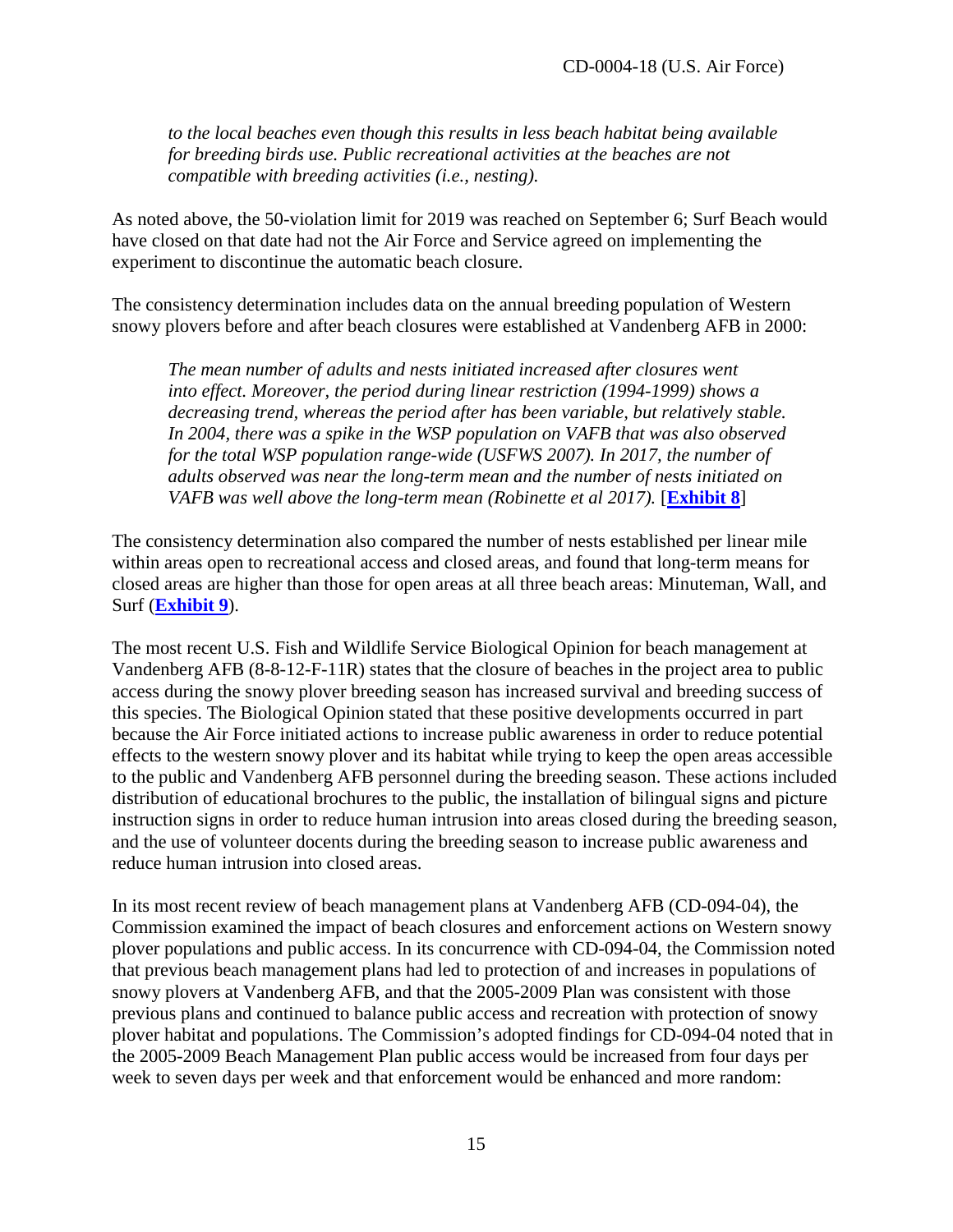*The U.S. Fish and Wildlife Service concurs with this decision to open the beaches seven days a week and to implement the modifications to the enforcement element. The Service and the Air Force believe that a more random enforcement presence holds the potential to further reduce violations of the Vandenberg beach management regulations. In addition, the two agencies also believe that by having people on the open beaches on a daily basis will curtail the establishment of snowy plover nests at these sites, reduce the potential for plover-human conflict at these sites, and encourage the plovers to establish nests on those beaches that are closed to all recreational activity during the March-September nesting season.* 

The most recent Vandenberg AFB snowy plover monitoring report (Point Blue Conservation Service, November 2017) stated in part that:

*Efforts to manage human activities at VAFB appear to be successful. Areas closed to recreational beach access have shown increased nesting effort and clutch hatch success when compared to adjacent open beach areas. Additionally, nesting effort base-wide has increased since closures were established in 2000.* 

As in the previous beach management plans concurred with by the Commission, the proposed 2019-2023 Plan continues to include the option of closing beaches to recreational use if the Air Force cannot meet its enforcement commitments. However as discussed previously, the Air Force has modified the Plan to discontinue the automatic beach closures triggered by the existing 50-violation limit. The Air Force will continue to enforce access restrictions, cite violators, and place personnel where and when they are most needed to protect snowy plovers and their habitat. The determination of violations of the beach regulations will continue to not be limited to the number of people cited, but will continue to include documentation based on footprints, trash, or other evidence of human use in closed areas.

While the Air Force's current proposal is a five-year Beach Management Plan, the consistency determination states that annual review, evaluation, and adjustment would still be conducted as in previous years. The Air Force will continue to produce annual monitoring reports on the status of the plover and recreational beach management at Vandenberg AFB, and the Commission and the general public will continue to receive those reports. As is typical when the Commission reviews consistency determinations for multi-year management and/or development plans, should the Air Force determine that significant modifications to the proposed five-year Beach Management Plan are required during the life of the plan (e.g., adverse changes to the snowy plover population or its nesting habitat, unexpected recreational use conflicts, reductions in funding for monitoring and/or enforcement), or should the Commission determine that the proposed five-year plan is having an effect on coastal resources substantially different than originally described in this consistency determination, the Air Force will need to prepare and submit to the Commission a supplemental consistency or negative determination for those modifications and/or those unexpected effects.

Included in the Beach Management Plan is a proposal to install four separate, pre-fabricated kit cabins and five tent camping sites at an existing graded and disturbed site immediately adjacent to the parking area above Wall Beach for use year-round by Air Force personnel (**[Exhibit 3](https://documents.coastal.ca.gov/reports/2019/12/F14b/F14b-12-2019-exhibits.pdf)**). As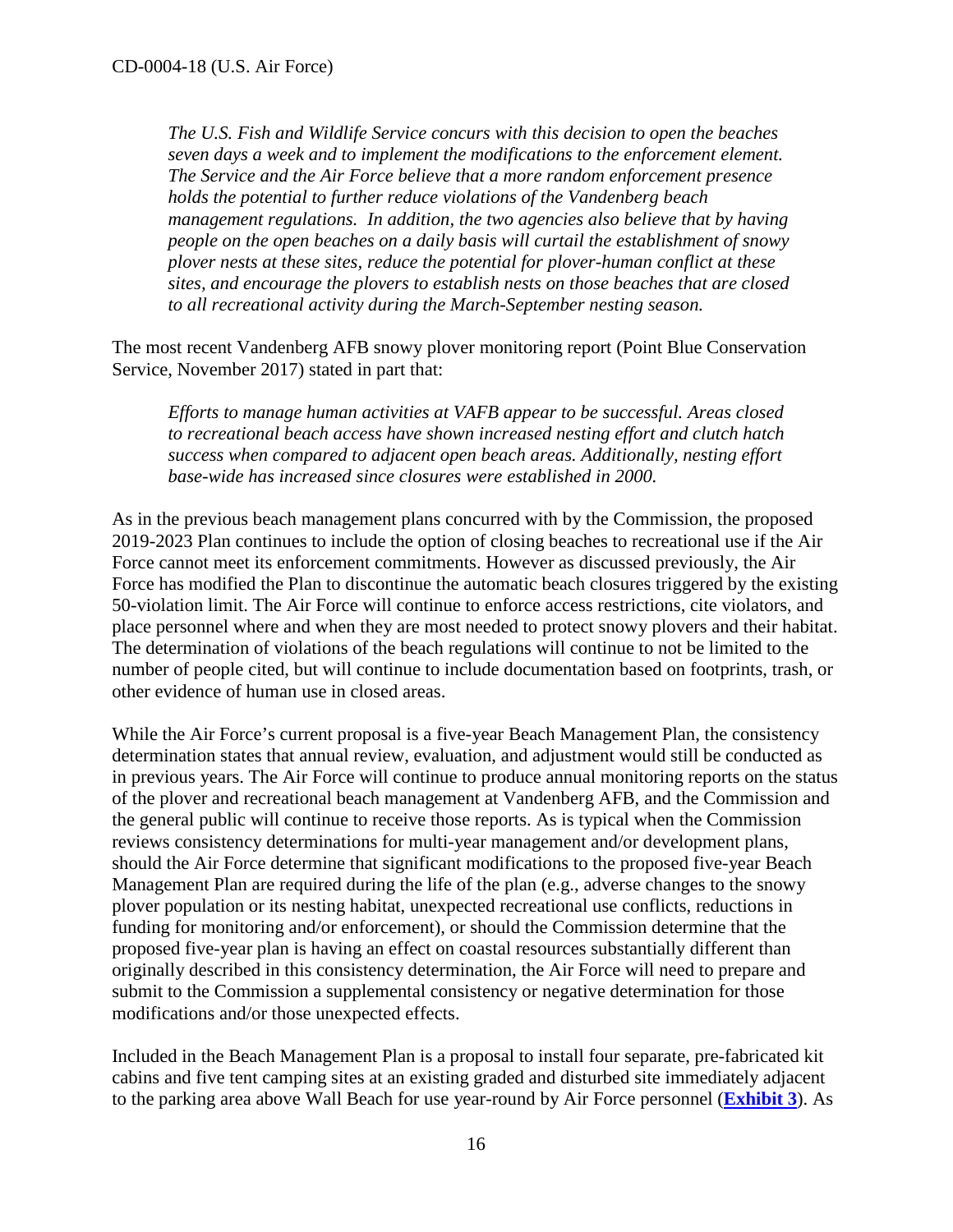described earlier in this report, the overall height above existing grade of each cabin will be approximately 12 feet. The cabins will not be provided with electrical, water, or sewer connections, and portable toilets and trash receptacles located near the entrance to the parking area will serve the cabins and campsites. Campsites would not have any facilities or amenities other than picnic tables and would not include fire pits. The cabins and campsites would not be visible from the public access areas at Surf Beach or Ocean Beach Park, located approximately 1.5 miles south of Wall Beach. The Commission agrees with the Air Force that the four cabins and five campsites would not affect public access and recreation at Surf Beach or Ocean Beach Park.

In conclusion, the Commission finds that the proposed five-year Beach Management Plan (2019- 2023), and its seasonal restrictions on public access and recreation at beaches on Vandenberg AFB, is consistent with the public access and recreation policies of the Coastal Act because the Plan components are necessary to protect the federally-threatened western snowy plover and the federally-endangered California least tern which nest and breed on these beaches, and would manage public access in a manner taking into account the need to protect fragile natural resources. The Commission also finds that the experimental discontinuance of the automatic closure of Surf Beach triggered by exceeding the existing 50-violation limit is a significant improvement to public access to the shoreline in an area where coastal access is severely restricted due to the military security needs associated with Vandenberg AFB and the great distances between the Lompoc area and other public beaches on the central coast. Therefore, the Commission finds that the proposed five-year Beach Management Plan is consistent with the public access and recreation policies (Sections 30210, 30213, 30214, and 30220) of the Coastal Act.

## <span id="page-16-0"></span>**D. ENVIRONMENTALLY SENSITIVE HABITAT**

Coastal Act Section 30240 states:

- *(a) Environmentally sensitive habitat areas shall be protected against any significant disruption of habitat values, and only uses dependent on those resources shall be allowed within those areas.*
- *(b) Development in areas adjacent to environmentally sensitive habitat areas and parks and recreation areas shall be sited and designed to prevent impacts which would significantly degrade those areas, and shall be compatible with the continuance of those habitat and recreation areas.*

The U.S. Fish and Wildlife Service listed the Pacific Coast population of the Western snowy plover as "threatened" in March 1993 under the Endangered Species Act (ESA) of 1973, as amended. The ESA mandates federal agencies, such as the Air Force, to protect snowy plovers on their land and enforce the provisions of the ESA, which prohibit accidental and intentional take. The ESA also places a proactive requirement on all federal agencies to participate in the recovery of the species. The beaches at Vandenberg AFB provide wintering and nesting habitat for the Western snowy plover. The Air Force states that: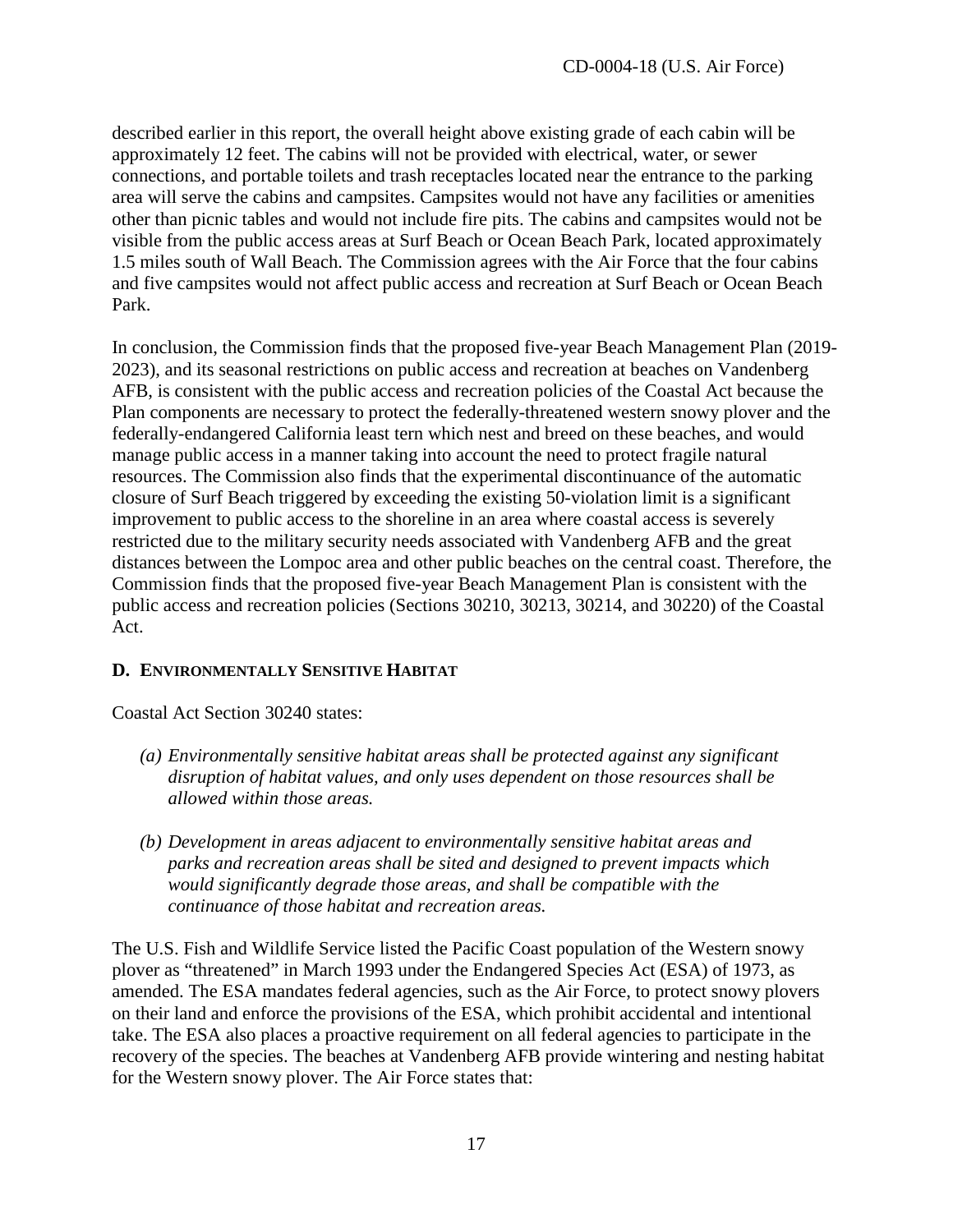*VAFB's beaches provide both nesting and wintering WSP habitat. Plovers use approximately 12.5 miles of VAFB's beaches. Since the first comprehensive surveys for WSPs in western North America in the late 1970s, VAFB has consistently held one of the largest concentrations of breeding WSPs along the United States west coast. Additionally, VAFB has the largest continuous mainland coastal habitat under Federal ownership, and experts think VAFB can support 400 adult birds during the breeding season. Because of these factors, VAFB provides one of the greatest opportunities for recovering the WSP throughout its range (USFWS 2015).* 

In previous consistency determinations for beach management plans at Vandenberg AFB, the Commission found that sandy beaches that provide nesting habitat for the snowy plover are environmentally sensitive habitat areas (ESHAs) under Section 30240 of the Coastal Act. In the subject consistency determination the Air Force continues to acknowledge that Minuteman, Wall, and Surf beaches are ESHA and that the proposed Beach Management Plan would be implemented consistent with the Coastal Act (**[Exhibit 2](https://documents.coastal.ca.gov/reports/2019/12/F14b/F14b-12-2019-exhibits.pdf)**). Section 30240 restricts the types of uses within ESHA to activities dependent on the sensitive resources. In this case, the Air Force proposes to restrict beach recreation activities in order to protect the snowy plover. The U.S. Fish and Wildlife Service's current Biological Opinion for the Air Force's Beach Management Plan described the current threats to the snowy plover:

*Human activity is a key factor in the decline of the western snowy plover coastal breeding populations range wide. Human disturbance is the primary cause of habitat loss, along with urban development, invasive nonnative plants, and expanding predator populations.* 

*Human activities such as walking, jogging, fishing, fireworks, unleashed pets, horseback riding, and off-road vehicles can destroy the western snowy plover's cryptic nests and chicks. Thus, humans can cause direct mortality of western snowy plovers because people may step on and crush eggs or chicks on purpose or inadvertently, deliberately take eggs from nests, and remove chicks from beaches erroneously thinking they have been abandoned. Humans may flush adult western snowy plovers off their nests, which may cause mortality of eggs and chicks due to exposure to temperature changes, blowing sand, and increased vulnerability to predators. Beach-related recreational activities that are concentrated in one location can negatively affect incubating western snowy plover adults when these activities occur too close to their nests and repeated intrusions by people into nesting areas may cause birds to move into marginal habitats where reproductive success is then reduced. Studies of the piping plover indicate that early season nesting attempts are abandoned and moved elsewhere when human use becomes too intense. Disturbances such as stationary visitors and surf fishermen kept incubating western snowy plovers off their nests for the longest period of time probably because of the duration of stationary disturbances that occur close to nests (Fahy and Woodhouse 1995). Additionally, the improper disposal of offal (waste parts of fish), bait, and other litter attracts predators of western snowy plover. Western snowy plovers may also become entangled in discarded fishing lines.*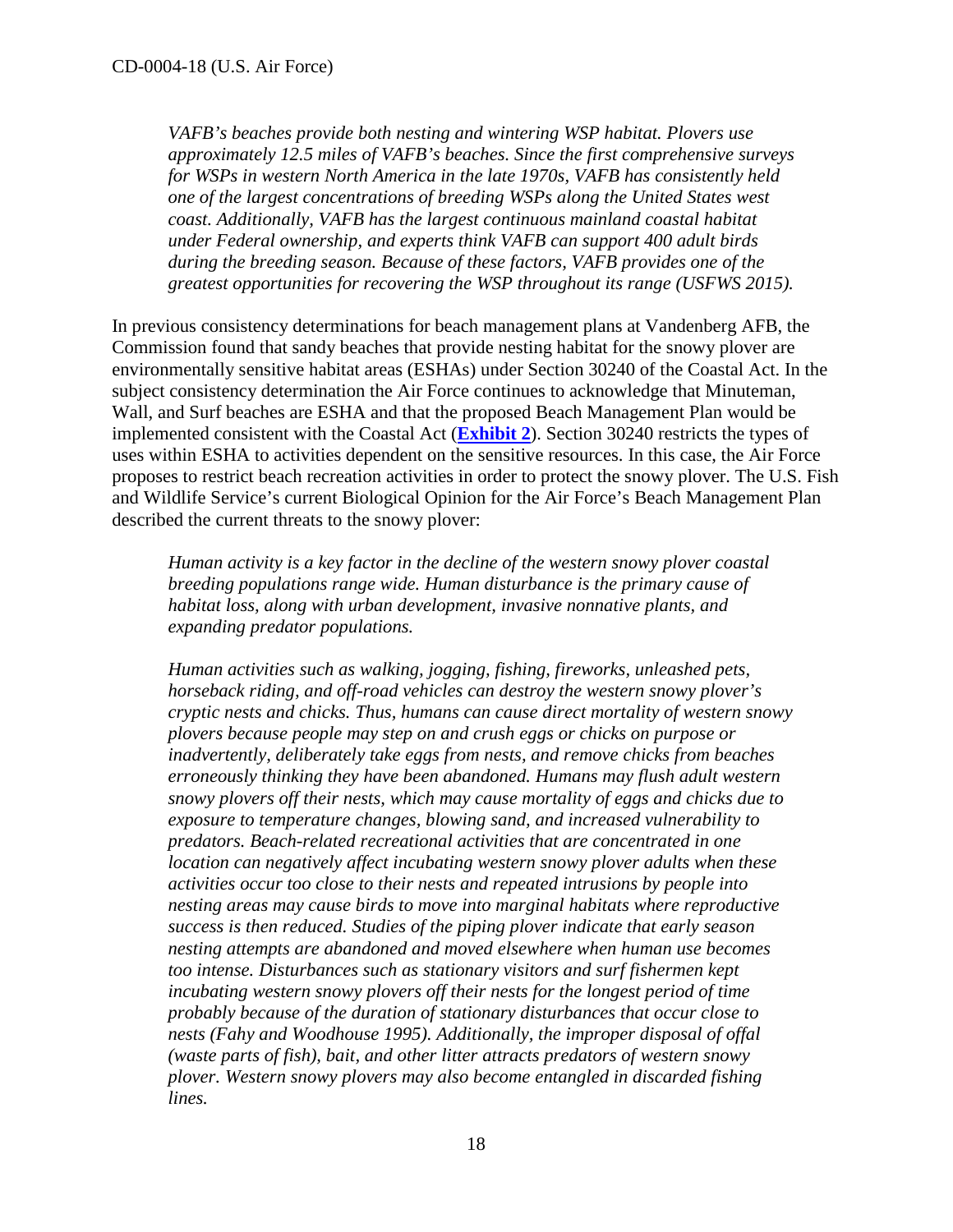Given the findings in the most recent Biological Opinion, the Air Force determined that it continues to remain necessary to significantly limit beach recreational activities in order to prevent a decline in the snowy plover population and to provide adequate protection of the ESHA. The Commission agrees and finds that the proposed Beach Management Plan is dependent on the sandy beach ESHA at Minuteman, Wall, and Surf beaches.

Section 30240 also requires that activities within an ESHA avoid significant disruption to the sensitive habitat. The Air Force states that:

*The proposed project will reduce the beach recreation activities within the ESHA. As described above, these activities can adversely affect WSP reproductive success. Therefore, beach management will protect plover habitat, and thus it is consistent with the standard to avoid significant disruption. In past years, plovers have nested on the open portions of these beaches, but in relatively low numbers. Therefore, using these open beaches is not likely to significantly affect nesting plovers.*

*In addition, symbolic exclosures (a chain or rope fence generally around a nest) would be used to protect nests in the open areas. Therefore, the Air Force finds that the proposed recreational uses identified in the AF's CD will not significantly affect the ESHA.* 

The Commission agrees with the Air Force that the proposed Beach Management Plan will not significantly disrupt habitat values in ESHA at Minuteman, Wall, and Surf beaches.

The proposed Beach Management Plan also includes the continued management of predators to reduce snowy plover and least tern nest and chick predation loss. The existing U.S. Fish and Wildlife Service-approved Predator Management Plan (February 2011) will continue to be implemented during the 2019-2023 time period of the proposed Beach Management Plan. The Air Force states that predator management at Vandenberg AFB continues to be necessary in particular to protect snowy plovers because: (1) the plover nests on the ground in loose colonies and relies mostly on camouflage as its predation protection; (2) human activities and invasive plants have eliminated much of the plover's nesting habitat and the remaining habitat is much more sensitive to predation; and (3) notwithstanding plover population increases at Vandenberg AFB in recent years, the Pacific Coast Western snowy plover population has declined in recent years.

The consistency determination describes the predator management measures used in the past and included in the 2019-2023 Beach Management Plan:

 *The AF will trap and remove avian predators identified as an imminent threat near WSP and LT habitat, and coordinate all predator management activities between the biological monitors and appropriately permitted individuals. Predator management personnel would observe predator movements to and from beaches to try to identify roosting and nesting locations of birds that frequent WSP and LT habitat.*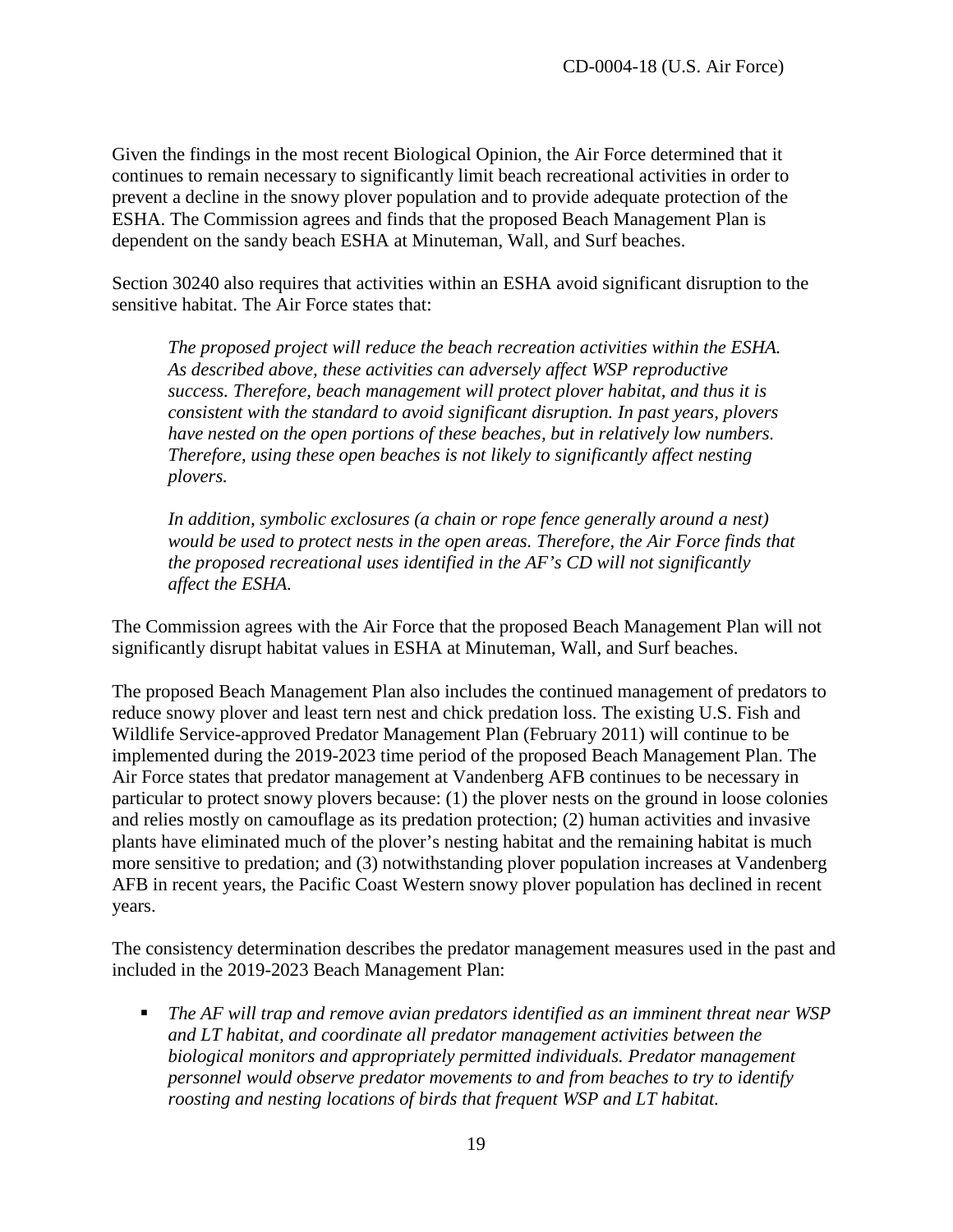- *The AF will lethally remove individual coyotes that are keying-in on WSP nests. In some instances, lethally removing corvids may be warranted. Authorized personal under the direction of a VAFB biologist would maintain the trap(s), humanely euthanize corvids, and dispose of the carcasses.*
- *Nixalite or similar materials will be installed on all posts and fencing where practicable to minimize the attractiveness of these structures to avian predators.*
- *The AF will place small shelters within LT nesting habitat at Purisima Point to provide cover for LT chicks from avian predators. The AF will evaluate the design, number and specific placement of shelters each season to achieve optimum effectiveness.*
- *The AF will install and maintain electric fencing around the least tern managed area at Purisima Point (Purisima Point Colony)[four miles northwest of Wall Beach]. The AF will electrify the fences prior to LT arrival and repair fences as needed.*
- *The AF will utilize infrared-triggered still cameras to assist with unidentified predation issues.*
- *The AF will place traps for mammalian predators based on information derived from biological monitors.*
- *Trained and authorized personnel under the supervision of individuals permitted to work in WSP and LT nesting habitat will trap and lethally remove mammalian predators within nesting habitat.*

The consistency determination addresses the need for caution when implementing the Predator Management Plan:

*. . . predator management must be implemented carefully, because if improperly done it could result in significant ecological effects and possibly adverse impacts to the plover. For example, if the population of the top-level terrestrial predator, the coyote, in this system is significantly reduced through predator management, it could result in increased predation by lower level predators (mesopredators), such as red foxes, raccoons, opossums, and skunks. The mesopredators may be better at nest predation than the coyotes. In addition, predator/prey relationships are complex and too much interference with this relationship could have unintended ecological and biological effects. The goal of the AF's Predator Management Plan is to reduce plover predation while minimizing ecological effects from predator management. Specifically, the plan states, "Management actions conducted under this Plan will emphasize selective control of individual problem predators, using non-lethal techniques wherever possible in the control of native predators. VAFB's predator management decisions must also include the assessment of these actions*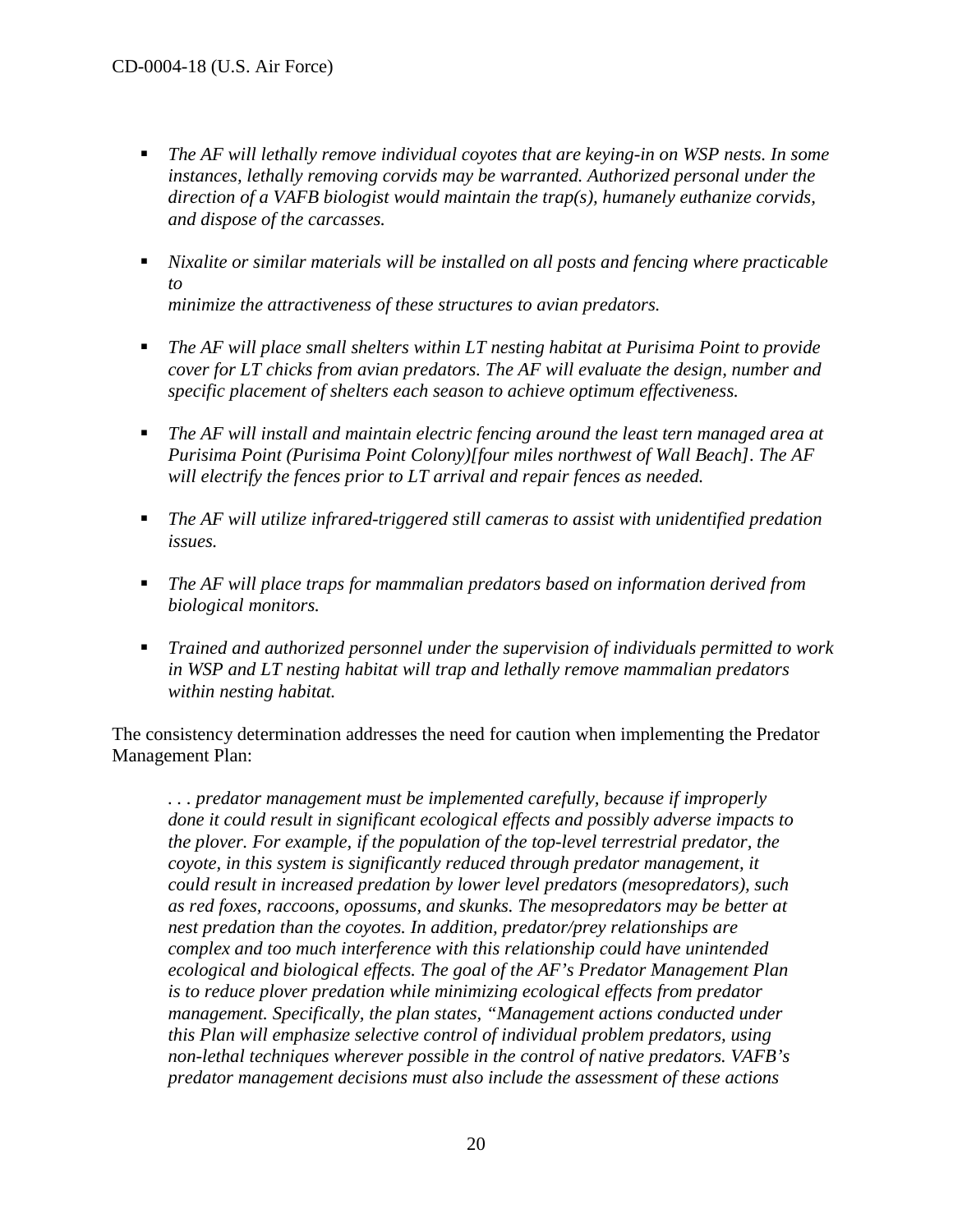*on the larger ecosystem, with the priority being that ecosystem stability and integrity are maintained."* 

The consistency determination states that the Air Force will continue to use trash cleanup and carrion removal as tools to reduce the presence of ravens and coyotes on the beach. Human trash attracts predators to the beach and by regularly removing this debris the Air Force hopes to reduce the number of predators attracted to the beach. Ravens and coyotes that rely on carrion as part of their food source are attracted to dead animals that wash up on the beach. The Predator Management Plan calls for removing carrion when plover monitors identify it, after taking into consideration potential impacts on snowy plovers from removal activities.

The Air Force will continue to implement predator management in the project area during the 2019-2023 time period in accordance with the U.S. Fish and Wildlife Service-approved Predator Management Plan (2011), and will continue to update the plan as needed and in coordination with the Service should conditions in the project area require adaptive management. As in previous years, the Plan emphasizes selective control of individual problem predators, non-lethal techniques wherever possible, but does include selective lethal removal. The Commission agrees with the Air Force that continued implementation of the existing Predator Management Plan will not significantly disrupt habitat values in ESHA at Minuteman, Wall, and Surf beaches and is consistent with Section 30240 of the Coastal Act.

As in previous years, the Air Force will place up to four temporary shelters adjacent to closure area boundary fences on Minuteman, Wall, and Surf beaches in order to provide sun and wind protection to beach patrol personnel and thus enable a more continuous presence on the beaches during the March 1 through September 30 time period. The shelters are no larger than six-feetlong by four-feet-wide by eight-feet-tall, and the roofs will be affixed with Nixalite or other antiperching material to prevent predators from perching on them.

The temporary shelters will be placed in an ESHA. Section 30240 provides that development within an ESHA must be dependent on the ESHA resources and must avoid significant disruptions to the habitat. The proposed shelters are dependent on the ESHA resources. Their purpose is to provide shelter for enforcement personnel and increase the presence of the enforcement staff in the area. The shelters will allow the enforcement people to have uninterrupted presence on the beach, while providing areas to rest, get shelter from the weather, and store gear. Since the purpose of these enforcement efforts is to assure that public use of the beaches does not adversely affect snowy plover nesting habitat, the enforcement program is dependent on the ESHA resources. Since the proposed shelters will enhance the Air Force's enforcement efforts, the structures are also dependent on the resources.

In addition the proposed shelters will avoid any significant disruptions on the ESHA resources. The Air Force will install the shelters prior to March 1 (the start of the nesting season) and will remove the shelters after September 30 (the end of the nesting season). The Air Force's wildlife biologist will monitor placement of the shelters to minimize impacts to nesting habitat and the Air Force will install anti-perching material on the shelters to prevent their use by predatory birds. With these measures, the proposed structures will not significantly disrupt the ESHA habitat and are consistent with Section 30240 of the Coastal Act.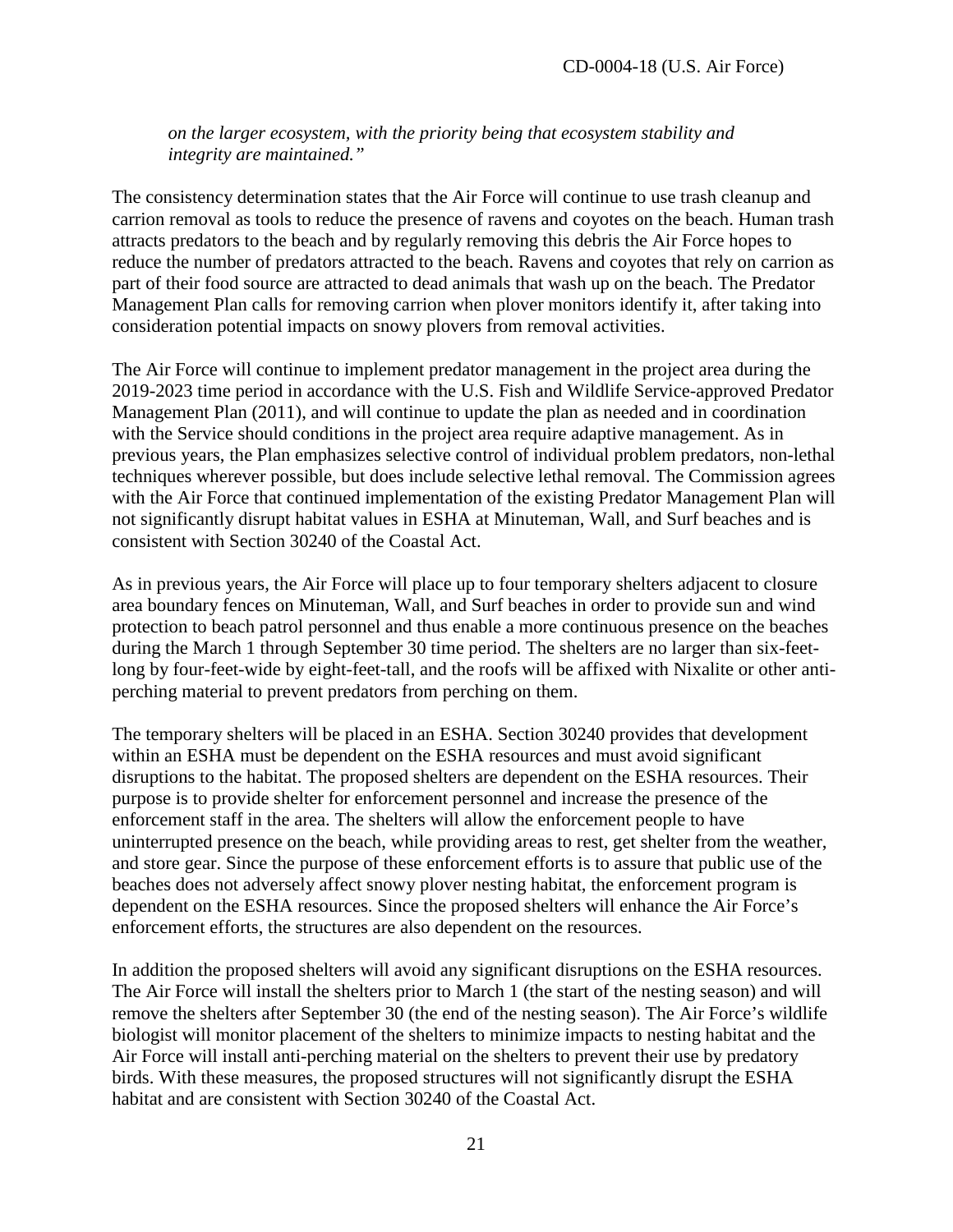The Beach Management Plan includes continuation of suitable snowy plover habitat restoration at and adjacent to Minuteman, Wall, and Surf beaches. Restoration activities would occur outside the breeding season and strive to increase suitable breeding habitat to compensate for allowing recreational use of 1.25 miles of nesting habitat during the breeding season. The Air Force proposes to restore dune habitat by continuing to eradicate invasive and non-native dune vegetation. The total proposed area for restoration is approximately 1,628 acres and restoration methods would include manual removal, chemical treatment, mechanical removal, and prescribed burns. The Commission found in previous Air Force consistency determinations for beach management at Vandenberg AFB that such restoration work was an allowable use in ESHA. The Commission agrees with the Air Force that the proposed continuation of snowy plover habitat restoration remains an allowable use in project area ESHA and is consistent with Section 30240 of the Coastal Act.

Also included in the Beach Management Plan is a proposal to install four separate, pre-fabricated kit cabins and five tent camping sites at an existing graded and disturbed site immediately adjacent to the parking area above Wall Beach for use year-round by Air Force personnel (**[Exhibit 3](https://documents.coastal.ca.gov/reports/2019/12/F14b/F14b-12-2019-exhibits.pdf)**). As described earlier in this report, the cabins will not be provided with electrical, water, or sewer connections, and portable toilets and trash receptacles located near the entrance to the parking area will serve the cabins and campsites. Campsites would not have any facilities or amenities other than picnic tables and would not include fire pits. The cabins and campsites would not be located within the Wall Beach ESHA and would be separated from the ESHA by the existing parking lot. Nixalite or other anti-perching devices will be installed on the cabin roofs to deter avian predators. While the proposed facilities will introduce more human activity at Wall Beach, the current violation limit for this beach during the March 1 through September 30 snowy plover breeding season will remain in effect. The limit of 10 violations at Wall Beach has never been reached in any year since 2001. However, should that limit be reached during the breeding seasons of the 2019-2023 Beach Management Plan, Wall Beach would be closed for the remainder of the season. The cabins and the campsites would remain open but the existing gate on the trail that provides access to the beach would be closed and locked. Individuals using the cabins and campsites would not be able to access the beach and would be informed that access to and use of the beach is prohibited until September 30. Thus, there exists a significant incentive for Air Force personnel who will use the cabins and campsites to honor the snowy plover protection measures that will continue to remain in place on Wall Beach. The Commission agrees with the Air Force that the proposed cabins and campsites are sited and designed to prevent significant impacts to the Wall Beach ESHA, and the use of those facilities by Air Force personnel under proposed access and recreation restrictions is compatible both with ESHA protection and beach recreation.

The Air Force states in its consistency determination that it will continue to adhere to all the requirements contained in the U.S. Fish and Wildlife Service Biological Opinion for Beach Management at Vandenberg AFB (8-8-12-F-11R), including the implementation of Reasonable and Prudent Measures, Terms and Conditions, Reporting Requirements, and Conservation Recommendations designed to protect the Western snowy plover and California Least tern and their habitats along the Vandenberg AFB shoreline.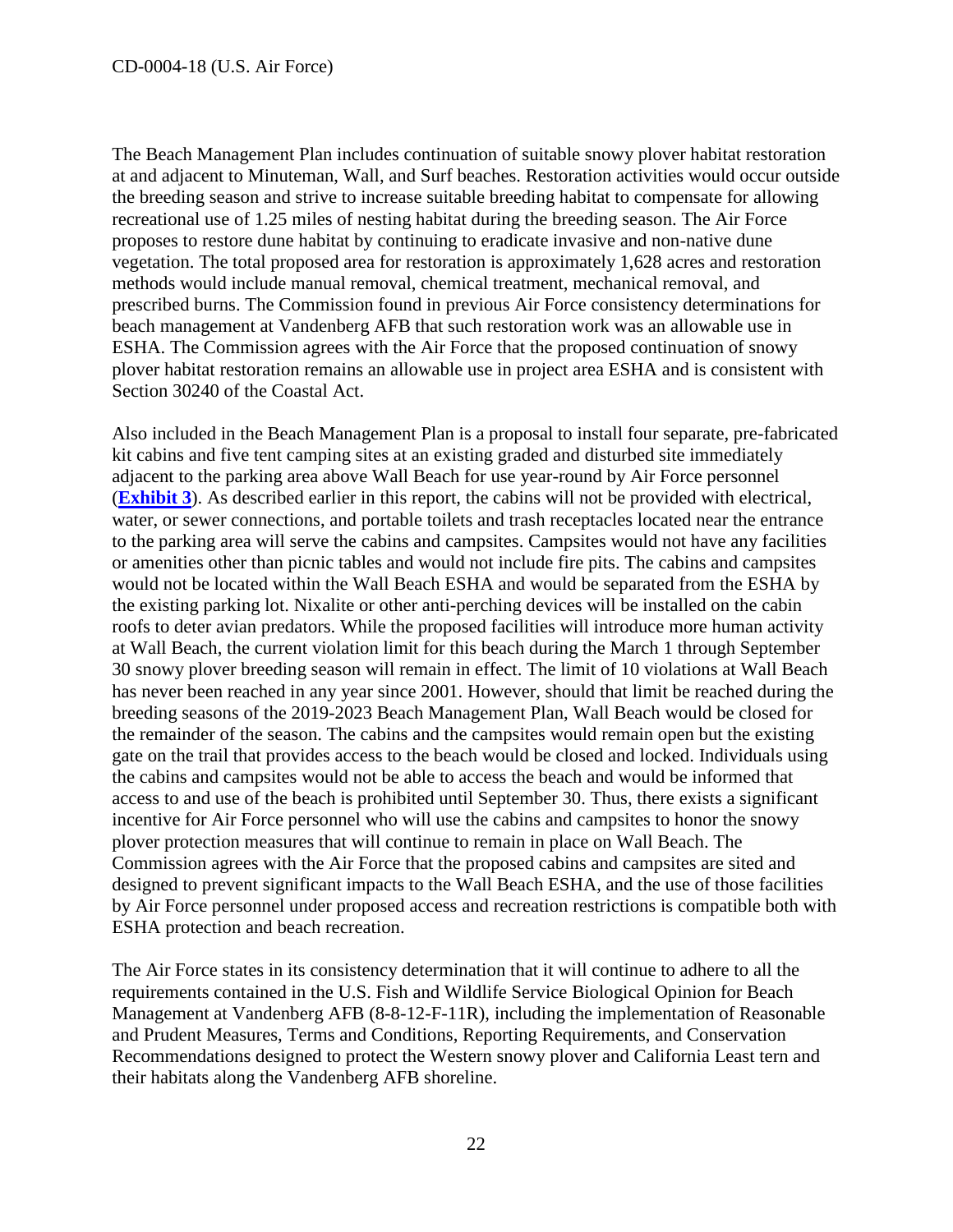In conclusion, the beaches on Vandenberg Air Force Base support nesting snowy plovers, a federally listed threatened species. Military lands are not designated as critical habitat if those lands are subject to an Integrated Natural Resources Management Plan (INRMP). Vandenberg AFB adopted an INRMP that provides special habitat protection along the shoreline for the Western snowy plover. As in previous concurrences with beach management plans for Vandenberg AFB (dating back to 1994), the Commission continues to find that the snowy plover habitat on Vandenberg AFB is an ESHA. The purpose of the 2019-2023 Beach Management Plan is to manage and protect this ESHA and therefore the Plan is dependent on the sensitive resource of the ESHA. Since public access and recreation opportunities are a resource that currently exists within the nesting habitat of the snowy plover, management of those opportunities is a resource-dependent activity. In addition, the Beach Management Plan will continue to reduce impacts to snowy plovers from human activities on beaches and from predation, and will not significantly disrupt the ESHA.

The Commission agrees with the Air Force and the U.S. Fish and Wildlife Service that the experimental discontinuance of the automatic closure of Surf Beach triggered by exceeding the existing 50-violation limit (as described in detail in the Public Access and Recreation section of this report) will not lead to adverse effects on snowy plovers and their habitat because the use restrictions and enforcement will remain in place. In addition, the Air Force, in consultation with the Service, retains the ability to close Surf Beach during the plover breeding season should it determine that the experiment is unexpectedly creating adverse impacts to plovers and/or plover habitat. The Air Force will provide information to the Commission regarding any impacts to plovers (including any that might arise from the experimental program) such that the Commission may determine if the plan is having an effect on coastal resources substantially different than originally described in this consistency determination, therefore triggering the need to prepare and submit to the Commission a supplemental consistency determination. Therefore, the Commission finds that the proposed plan is consistent with the environmentally sensitive habitat policy of the Coastal Act (Section 30240).

## <span id="page-22-0"></span>**E. CULTURAL RESOURCES**

Section 30244 of the Coastal Act states:

*Where development would adversely impact archaeological or paleontological resources as identified by the State Historic Preservation Officer, reasonable mitigation measures shall be required.* 

Cultural resources are places or objects that possess cultural. Archaeological, or paleontological significance and include sites, structures, or objects significantly associated with, or representative of, earlier people, cultures, and human activities. The consistency determination states that habitat restoration activities may occur in areas where archeological and/or paleontological resources exist, but that protective measures would be implemented to ensure no adverse effects result. In addition, where negative effects are unavoidable, proper mitigation will be implemented per the requirements of the Air Force's February 2015 report, *Identification of Historic Properties and Finding of No*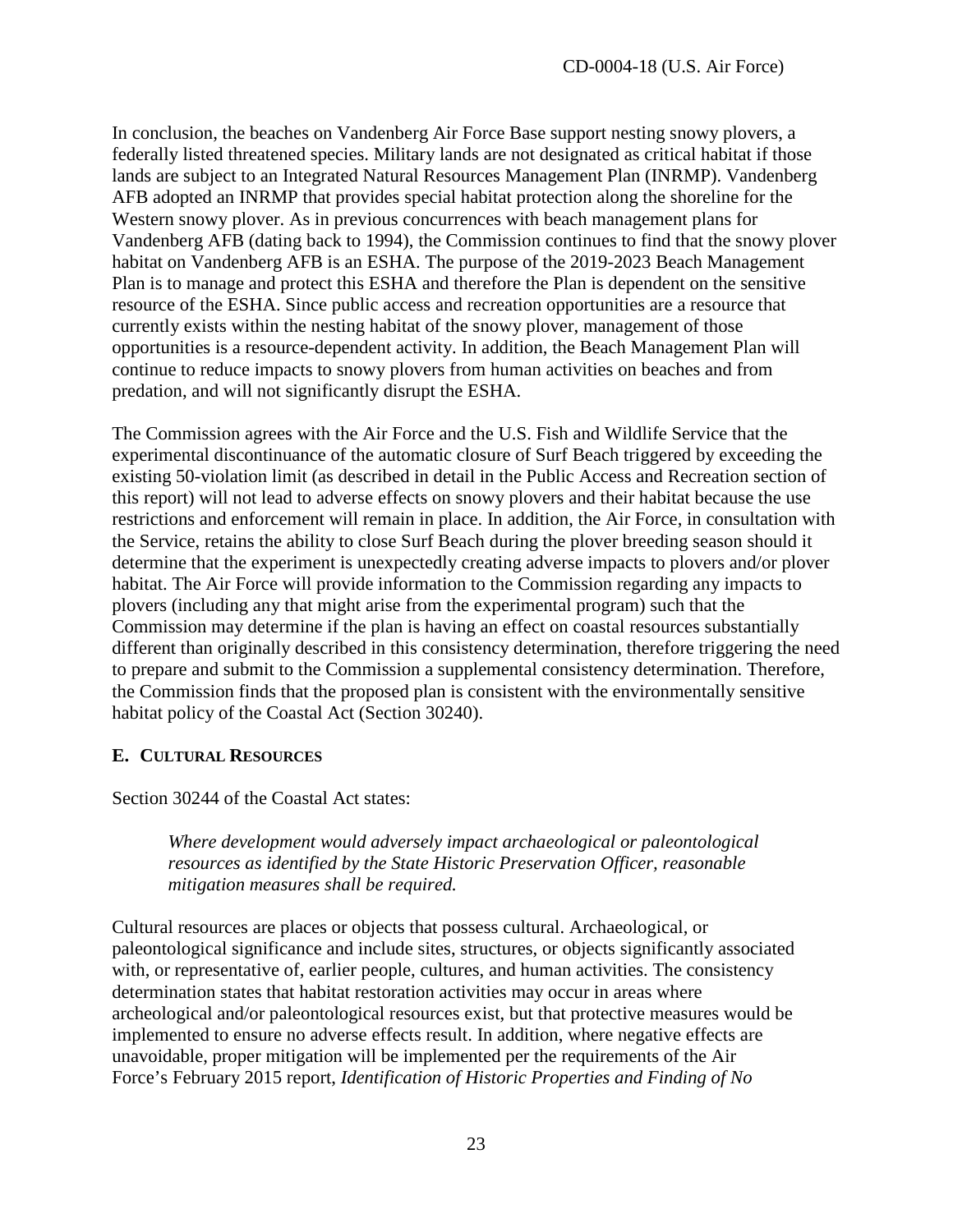$\overline{a}$ 

## *Adverse Effect, Snowy Plover Habitat Restoration, Phase II, Purisima Point and Minuteman Beach, Vandenberg Air Force Base, Santa Barbara County, California.*

This report included results from a records review conducted of the Vandenberg AFB Cultural Resource Management Database and the Central Coast Information Center at UC Santa Barbara. This review identified 48 archaeological sites within the project area of potential effect, and an intensive pedestrian survey of the 48 sites was conducted in December 2014. Based on the records review, pedestrian survey, and the Air Force's consultation with the Santa Ynez Band of Chumash Indians, the State Historic Preservation Officer concurred in February 2015 with the Air Force's determination that proposed habitat restoration activities would have no adverse effect on archaeological or historic resources.<sup>[4](#page-23-0)</sup> Independently, on April 9, 2019, the Commission staff mailed letters to the Santa Ynez Band of Chumash Indians, the Coastal Band of the Chumash Nation, and the Northern Chumash Tribal Council informing Tribal representatives of the proposed project and requesting information on any Tribal cultural, historic, or religious sites within or adjacent to the project area. As of the date of this report, no additional information was provided to the staff.

The consistency determination states that during habitat restoration activities (described in the previous section of this report):

*The AF would clearly demarcate cultural areas protected by laws, e.g., National Historic Preservation Act, so that the bulldozer operators are able to easily avoid impacts to the recorded sites during Wall Beach dune re-contouring and constructing firebreaks from San Antonio Creek to Minuteman Beach. A qualified archaeologist would monitor restoration activities that could potentially have an adverse effect on archaeological sites. In addition, a Santa Ynez Band of Chumash Indians (SYBCI) monitor may also be present to minimize adverse effects to cultural resources during firebreaks construction. The SYBCI Fire Personnel may participate with the VAFB Hot Shots (Wildland Fire) in a controlled burn effort for firefighting training that is combined with prehistoric archaeological resources stewardship. Because monitors would be present when bull dozers are operating, and because the legally protected cultural areas would be flagged for purposes of easy avoidance, the restoration project is not likely to impact the archaeological resources.* 

The Air Force will also adhere to standard archaeological mitigation measures for protection of any cultural resources inadvertently discovered during habitat restoration activities.

The Commission agrees with the Air Force that the proposed project will not adversely affect cultural resources. The resource inventory and evaluation work previously undertaken to identify cultural resources within the project area, the commitment by the

<span id="page-23-0"></span><sup>&</sup>lt;sup>4</sup> The currently-proposed habitat restoration work remains unchanged from that evaluated in the 2014 and 2015 surveys.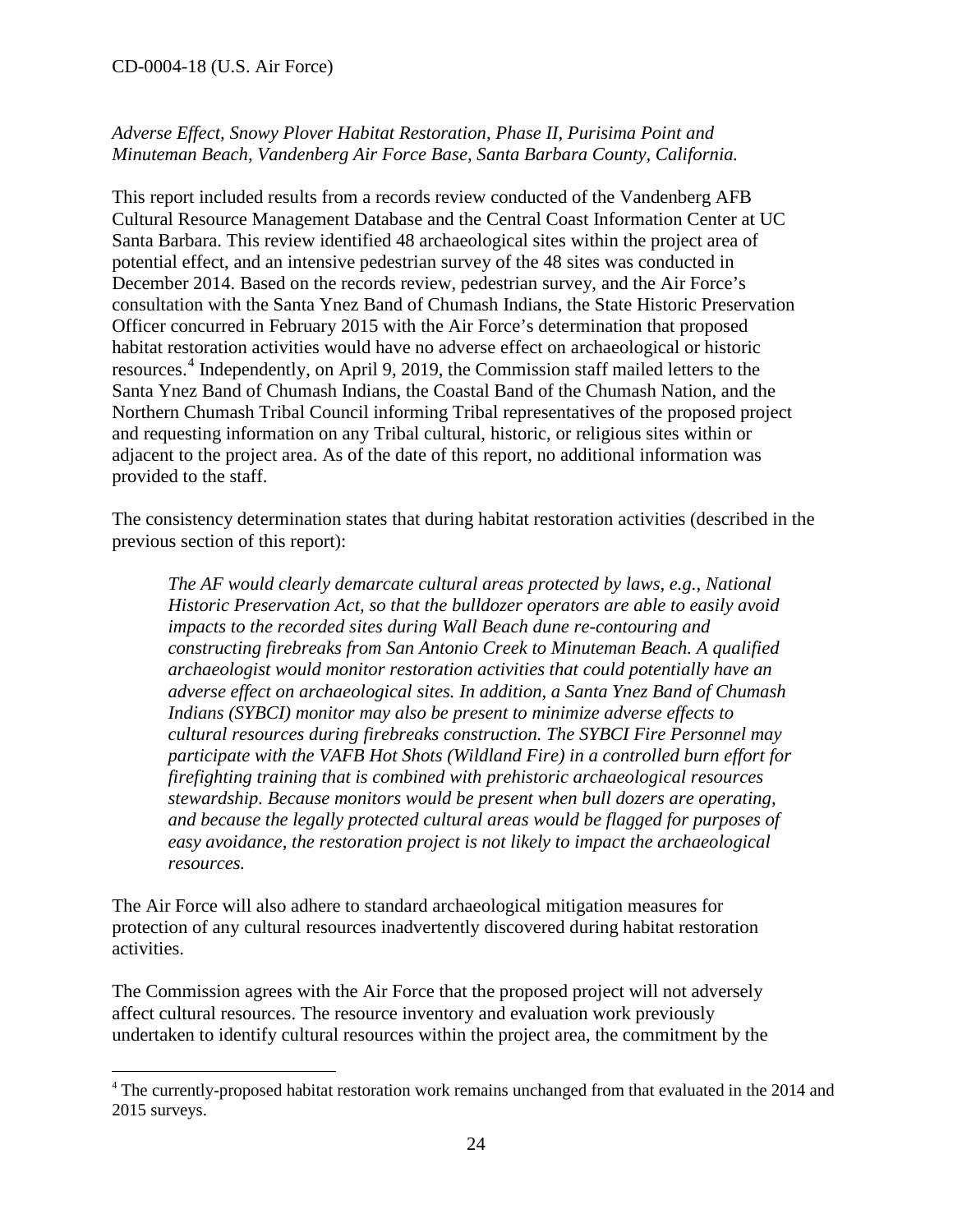Air Force to protect known and unknown cultural resources during habitat restoration activities, and the participation of the Santa Ynez Band of Chumash Indians during fire break construction and habitat restoration activities demonstrates the Air Force's commitment to protection of cultural resources in the project area. Therefore, the Commission finds that the Beach Management Plan is consistent with the cultural resource policy of the Coastal Act (Section 30244).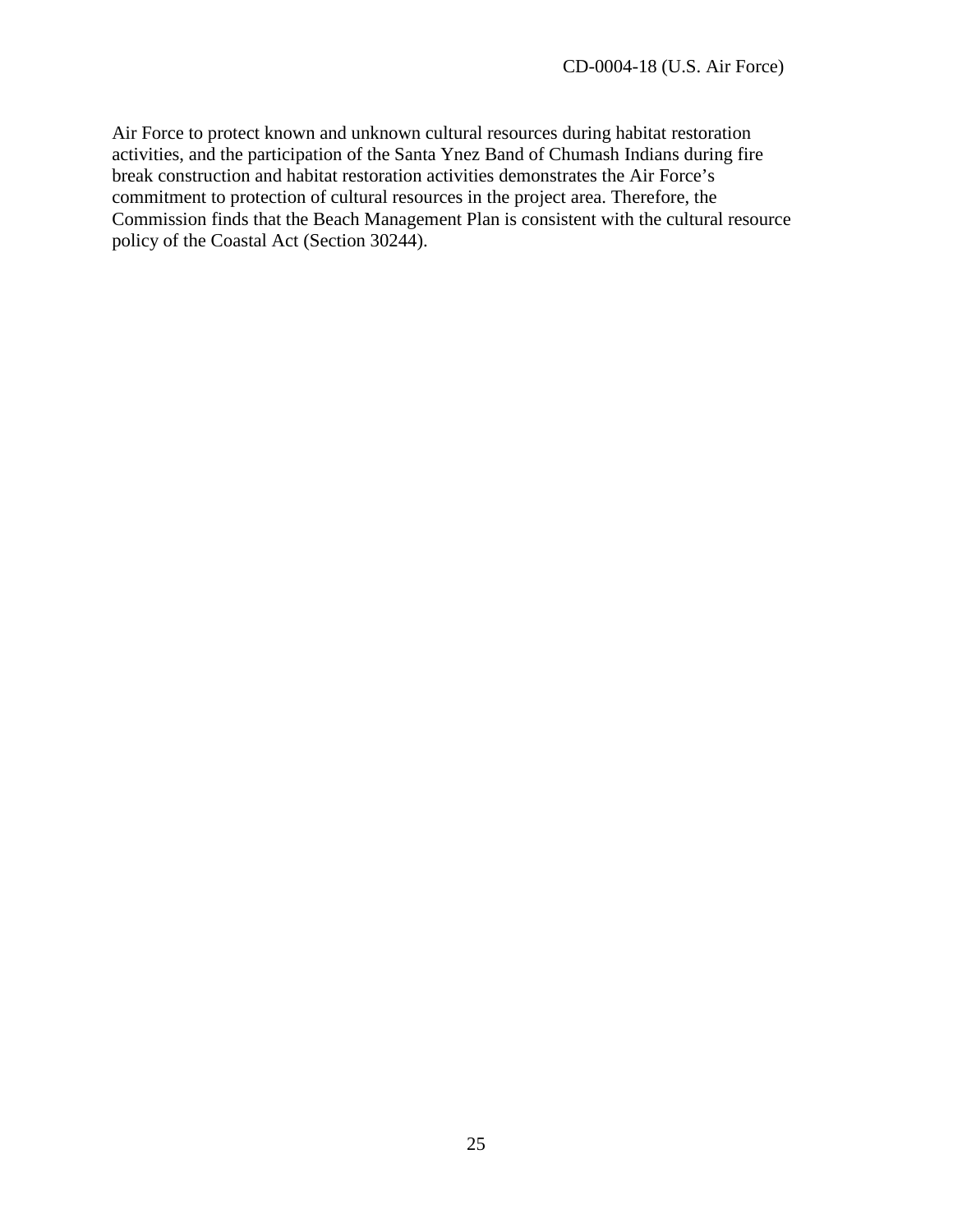#### **SUBSTANTIVE FILE DOCUMENTS**

- <span id="page-25-0"></span>1. Consistency Determination CD-0004-18 (Beach Management Plan for Vandenberg Air Force Base, Department of the Air Force).
- 2. Letter from the Department of the Air Force/Vandenberg Air Force Base to the U.S. Fish and Wildlife Service/Ventura Field Office, August 2, 2019.
- 3. Letter from the U.S. Fish and Wildlife Service/Ventura Field Office to the Department of the Air Force/Vandenberg Air Force Base, August 20, 2019.
- 4. Letter from the Department of the Air Force/Vandenberg Air Force Base to the California Coastal Commission/ Energy, Ocean Resources and Federal Consistency Division, October 31, 2019.
- 5. Biological Opinion on the Beach Management Plan, Vandenberg Air Force Base (2014- 2018, 8-8-12-F-11R), U.S. Fish and Wildlife Service, February 4, 2015.
- 6. Predator Management Plan for Protection of Breeding Western Snowy Plovers at Vandenberg Air Force Base, 5-Year Plan, 2011-2015, February 2011, U.S. Air Force.
- 7. Monitoring and Management of the Endangered California Least Tern and the Threatened Western Snowy Plover at Vandenberg Air Force Base, 2017, Point Blue Conservation Science, November 15, 2017.
- 8. Letter from State Office of Historic Preservation to Department of the Air Force, February 17, 2015.
- 9. Letters from California Coastal Commission to Northern Chumash Tribal Council, Coastal Band of the Chumash Nation, and Santa Ynez Band of Chumash Indians regarding Beach Management Plan for Vandenberg AFB, April 9, 2019.
- 10. Consistency Determinations: CD-012-94, CD-067-95, CD-019-00, CD-023-01, CD-046- 01, CD-105-01, CD-089-02, and CD-094-04 (Snowy Plover and Beach Management Plans at Vandenberg Air Force Base).
- 11. Negative Determinations: ND-087-99, ND-020-00, ND-019-01, ND-034-01, and ND-007-04 (Modifications to Snowy Plover and Beach Management Plans at Vandenberg Air Force Base).
- 12. Page, Gary W., et al., Distribution and Abundance of the Snowy Plover on its Western North American Breeding Grounds; Journal of Field Ornithology, 62(2): 245 - 255.
- 13. Final Rule for Determination of Threatened Status for the Pacific Coast Population of the Western snowy Plover; Federal Register Vol. 58, No 42, page 12864; March 5, 1993.
- 14. 1993 Western Snowy Plover Monitoring, Vandenberg Air Force Base, February 2, 1994.